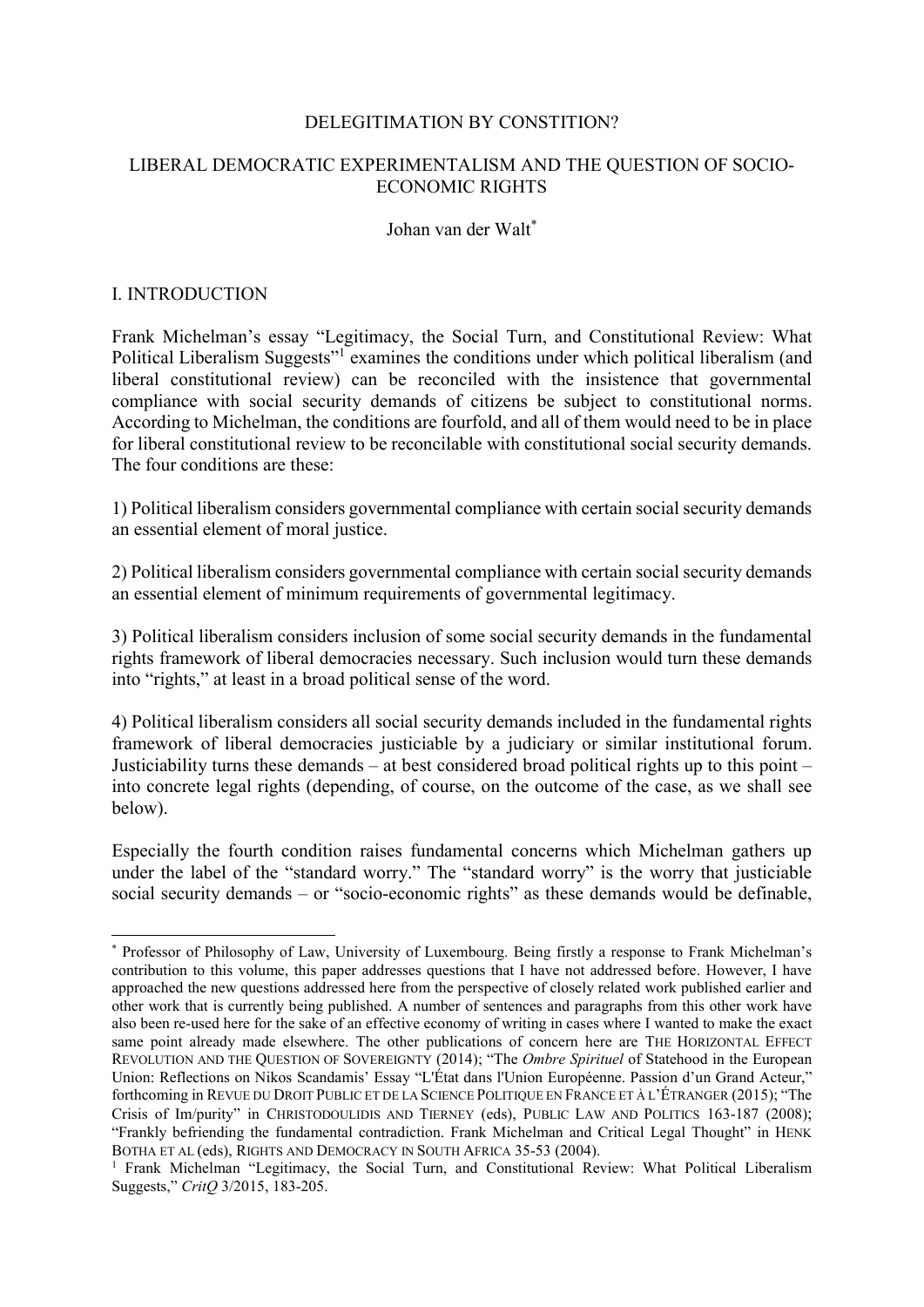now in the narrow sense of the word "right" – would "force the American judiciary … into a hapless choice between usurpation and abdication, from which there would be no escape without either embarrassment or discreditation." The "usurpation" of concern here is usurpation of governmental powers that the court, in view of its institutional design, does not have. The "abdication" invoked concerns abdication of judicial powers that the court does have and can be expected to exercise in view of its institutional design. As Michelman puts it: Down the path of usurpation lies the prospect of "resented [judicial attempts] to reshuffle the most basic resource-management priorities of the public household against the prevailing political will." Down the path of abdication looms large a "debasement" of the "entire currency of rights and the rule of law – the

spectacle of courts openly ceding to executive and legislative bodies a non-reviewable privilege of indefinite postponement of a declared constitutional right."<sup>2</sup>

This, then, is the problem with which Michelman's "legitimation by constitution" argument (following him, I will call it the LBC argument from now on) takes issue. And his endeavour is to inquire whether LBC may be considered feasible in the case of socio-economic rights (SER hereafter; the combination of LBC and SER will henceforth also be denoted with LBC x SER) in view of a modest and experimental form of judicial review that has been championed pervasively in recent constitutional theory debates. This new experimentalism in judicial review proposes a method by means of which we might eventually – in the course of time – get over the double pronged hurdle of the standard worry. Here is how Michelman describes the proposed method:

The court acts in the first instance as instigator and non-dictatorial overseer of engagements among stakeholders very broadly defined, among whom state actors hold no privileged position, in an ongoing process of interpretative clarification of what a constitutionally declared right of (say) "access to health care services" consists of in substance and, simultaneously and reciprocally, of what sorts of steps by what classes of actors are concretely (in the current conditions of society, economy, and so on) now in order toward the achievement of due and adequate service to everyone's core interest – a process of successively clarified "benchmarking" as it is sometimes called. As the discursive benchmarking moves along and the emerging answers gain public recognition and authorization, the court might turn up the heat on deployment of its powers of review. At a relatively early stage, what the court presumes to dictate will be agendas of questions to be addressed and answered by one or another stakeholder group or class. At later stages, the court starts calling for substantive compliance with an emergent best-practice consensus, in the name of the constitutional right (say) to access to health care services. The screws tighten on what can count as a reasonable, sincere governmental response. The court serves as arbiter but it never has or claims a door-closing last word.<sup>3</sup>

It is through this experimental and initially weak-form of judicial review that constitutional scholars have been seeking and/or claiming to secure the fourth domino of justiciability that LBC would require before it can be extended to SER. If the justiciability domino cannot be secured in this way, argues Michelman, it would terminate the whole LBC x SER endeavour. If the fourth domino would topple over, it would also knock back the first three – justice, legitimacy and constitutionalisation – or at least render them meaningless as far as an effective LBC x SER scheme is concerned.

What we have described so far can be regarded as the first and perhaps main focus point of Michelman's paper. However, the paper also has a second focus point that hinges on the first. Should the LBC x SER endeavour indeed come to gain stable ground through this experimentalist mode of judicial review, it can be expected to reflect and contribute to an

 $2$  Ibid, at 188.

<sup>3</sup> Ibid, at 199.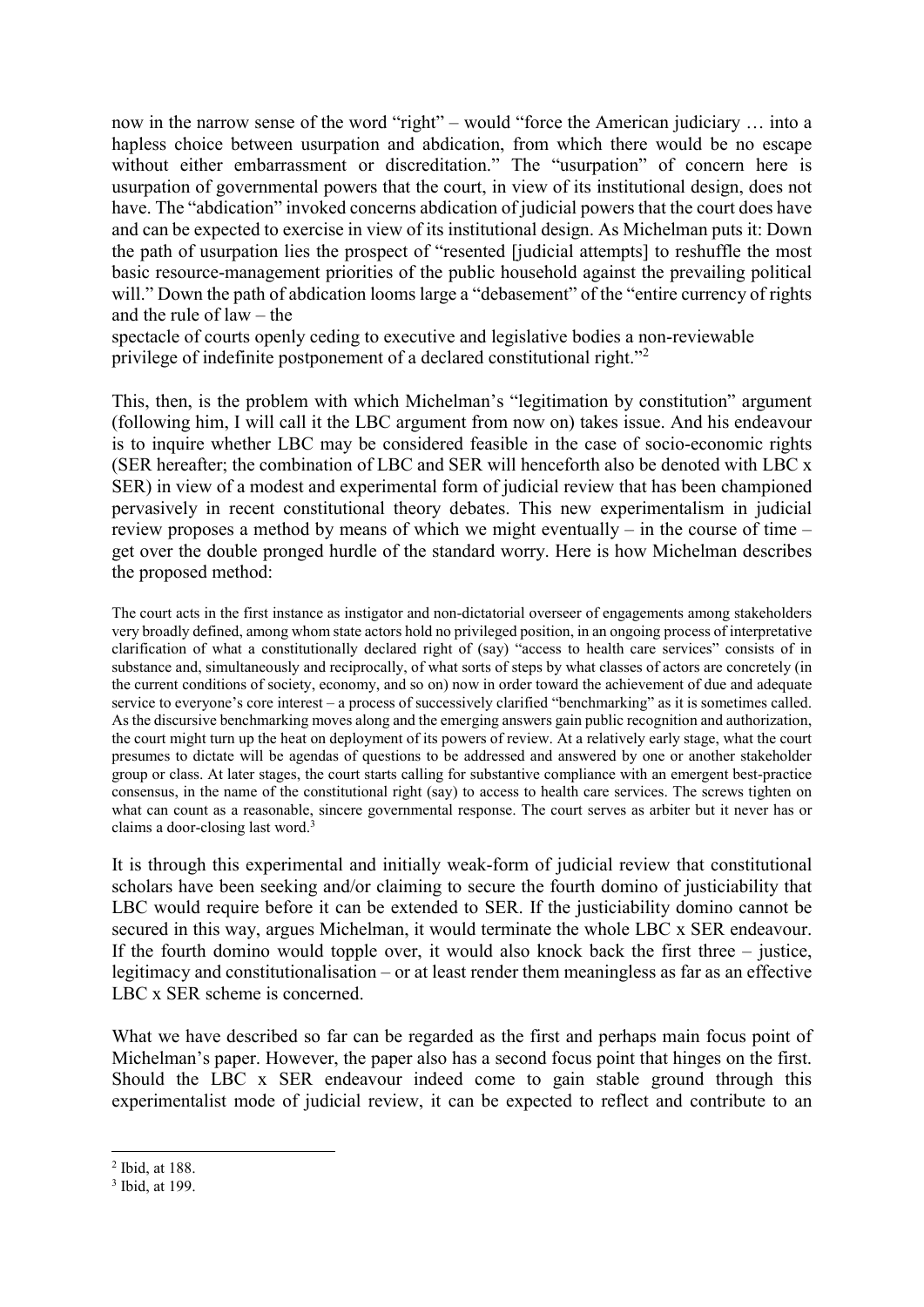ascendancy of normative or legal over political constitutionalism. Here is Michelman's key observation regarding this point:

I now introduce an arguable manifestation of a spread of LBC in the constitutional-cultural rain-water, which I can only start up here for further pursuit in work still to come. I have in mind the question of the pending demise of Britain's political constitution. Deeply anchored in the British past as has been the boast and the fame – and no doubt the wisdom and the success – of that country's special sort of constitutional arrangement, it seems the idea of a "political"- not -"legal" constitution began some years ago to fall away in parts of the Commonwealth hinterland, and today the waves of change more than lap at the shores of the sceptered isle. Do we see here the signs of a spread of LBC in the local and global constitutional imaginations?<sup>4</sup>

This suggestion regarding the ascendency of LBC over LBP (Legitimation by Politics) across the world in recent times would of course seem to gain added sting should the LBC x SER argument outlined above prove watertight, for resistance to the justiciability of SER may well be said to constitute one of the last remnants of political constitutional resistance – and a very significant one at that – within frameworks of legal constitutionalism. Cogent justiciability of SER would dispel one of the last bastions of *constitutionally warranted* non-justiciable politics within legal constitutions, might one say. It is no wonder then that Michelman would choose an argument regarding the feasibility of LBC x SER as a platform for raising the point regarding the demise of political constitutions. LBC x SER, if feasible, would effectively pull the plug on political constitutionalism for it would deal a fatal blow to the idea of constitutionally nonjusticiable politics.

More elements of Michelman's paper will be touched upon in this response to his exploration of the new experimentalist conception of LBC x SER that has come to the fore in recent constitutional scholarship, but the outline of his argument above provides one with a sufficient point of departure. Starting with this point of departure, the response will proceed as follows. It will begin – *in Section II* – by constructing a genealogy of the LBC x SER argument in Michelman's thought. It will become clear from this genealogy that the LBC x SER argument that Michelman offers us here can be considered as the latest development in a remarkable history of interesting shifts. It will continue – in *Section III* – by sketching a profile of Michelman's "left-leaning liberal constitutional theory." The first aim of this sketch will be to show how Michelman insists on the positive and constructive relation between "left-leaning" and "liberal" and dismisses the irreconcilable rift between these two inclinations that many take for granted. But the sketch has a broader aim. The broader aim is to show how Michelman's liberal constitutional theory ultimately remains – notwithstanding his own observations regarding the ascendency of legal over political constitutionalism, and notwithstanding his charitable presentation of the LBC x SER argument as part and parcel of this ascendancy<sup>5</sup> – a *political* constitutional theory.

At this point the sketch will also take issue with Martin Loughlin's response to Michelman in this volume. Paradoxically, it will show that Loughlin's political constitutional response to Michelman – the essence of which consists in the insistence that Constitutions are underpinned by historical political practices and not by abstract normative principles – may similarly be

 <sup>4</sup> Ibid, at 204.

<sup>&</sup>lt;sup>5</sup> Michelman stresses claim that he is not advocating the LBC x SER project, but only offering an analysis of how it might work and what it might mean. I nevertheless regard his analysis of the project as charitable and "supportive" of LBC x SER because anything that contributes such an acute understanding of how something might work surely lends some supportive hand to that something. Care must nevertheless be taken not to make Michelman more "supportive" of the project than the merely implicit support or charity of the analysis would warrant and I hope to have done so adequately in what follows. I also wish to thank Michelman for alerting me to the consideration that accuracy – an accurate assessment of his position – would demand this care.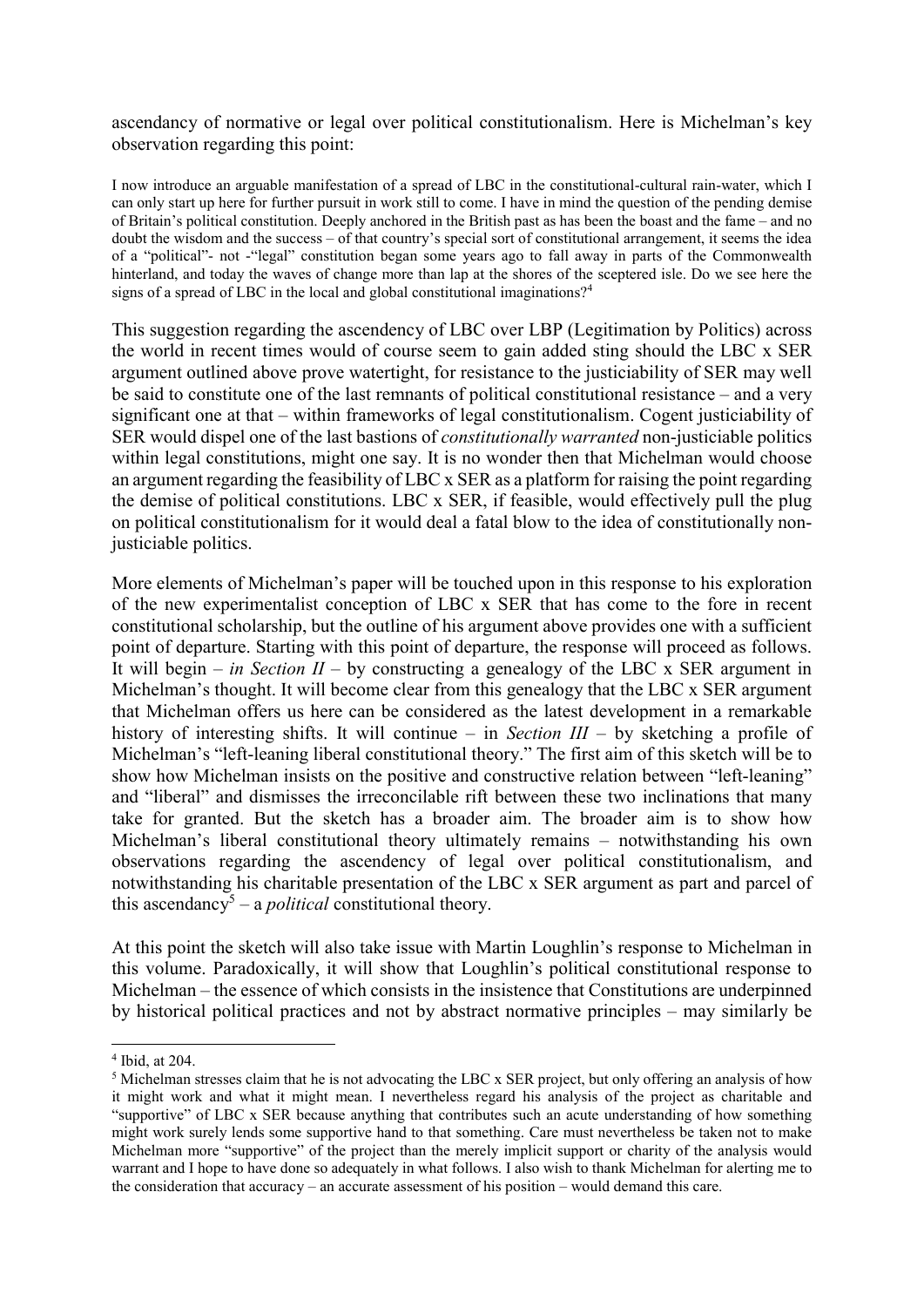much more legal and normative than may be apparent at first glance. In the process, that is, by pointing out the political nature of Michelman's "legal constitutionalism"6 and the legal nature of Loughlin's political constitution, I hope to give effect to a sobering deconstruction of the binary opposition between political and legal constitutionalism. The suggestion is not, however, that it is Michelman and Loughlin who are in need of this sobering deconstruction. In their own ways, I think, they are both aware of the instability of the distinction that they are employing. I take them both to understand well that the distinction at best reflects a certain strategic or preferential emphasis. The fish that my deconstruction of the opposition between the political and the legal constitution aims to fry is the aberrational conflation of these opposites in a context that has in recent years given considerable cause for much apprehension regarding LBC x SER arguments. The engagement with Michelman and Loughlin aims to show that the ultimate question is not whether we are heading for a political or a legal constitution, but what kind of political constitution we are heading for, one that hides its own politics under the guise of legality, or one that recognises legality as an essential but non-exhaustive condition of its legitimacy.

My argument then turns to Mark Tushnet's suggestion that those in support of Michelman's LBC x SER argument would need to back up this support with an adequate institutional imagination of how it might come to function. *Section IV* takes up this challenge with a plea to reconsider the classical constitutional democratic imagination – that used to prevail before a juristocratic constitutional imagination increasingly began to displace it in the course of the twentieth century – provides one with an adequate institutional conception of LBC x SER. If the ascendancy of legal constitutionalism over political constitutionalism that Michelman observes would turn out to be too close a cousin of the ascendancy of this juristocratic constitutional imagination, one would have grave reasons for not courting her and for returning LBC x SER to a proper political constitutionalism that still meets Michelman's four requirements for LBC x SER, but does so with some qualifications. In fact the argument must then become, as I point out in the last paragraphs of this paper, an argument for DLBC generally, and DLBC x SER specifically, that is, Delegitimation by Constitution with regard to all constitutional rights, as well as Delegitimation by Constitution with regard to SER.

# II. TOWARDS A GENEALOGY OF MICHELMAN'S LBC X SER ARGUMENT.

During the early years of his long and productive career as one of the leading constitutional theorists of the  $20<sup>th</sup>$  century, Michelman published a series of articles that took an unflinching stance in favour of a justiciable constitutional guarantee of certain basic welfare benefits, the ensemble of which benefits constituted a constitutionally guaranteed "social minimum." This was a time in which the United States Supreme Court (USSC hereafter) sought to sustain a constitutionally guaranteed social minimum through the equal protection guarantees of the  $14<sup>th</sup>$ Amendment in order to avoid substantive due process distillations of social rights from the text of the Bill of Rights. In his first response to the USSC's jurisprudence at the time, Michelman noted the Court's substantive due process worries, but nevertheless proposed recognition of an

<sup>&</sup>lt;sup>6</sup> An express caveat regarding any reading of Michelman that would attribute a "legal constitutionalism" as opposed to a "political constitutionalism" to him is necessary to avoid a misunderstanding here in the early phases of this paper. In the final analysis, Michelman's constitutionalism remains "political" (as Section III of this paper will argue extensively). But his political constitutionalism can be contrasted with Loughlin's political constitutionalism, because of the way in which he stresses "legal constitutionalism" (government by and under law) as a key component of his political constitutionalism (as Section III will also argue), in a way that Loughlin is evidently less inclined to do. It is this small difference that does allow one to characterise their respective positions in terms of a political constitutionalism/legal constitutionalism distinction.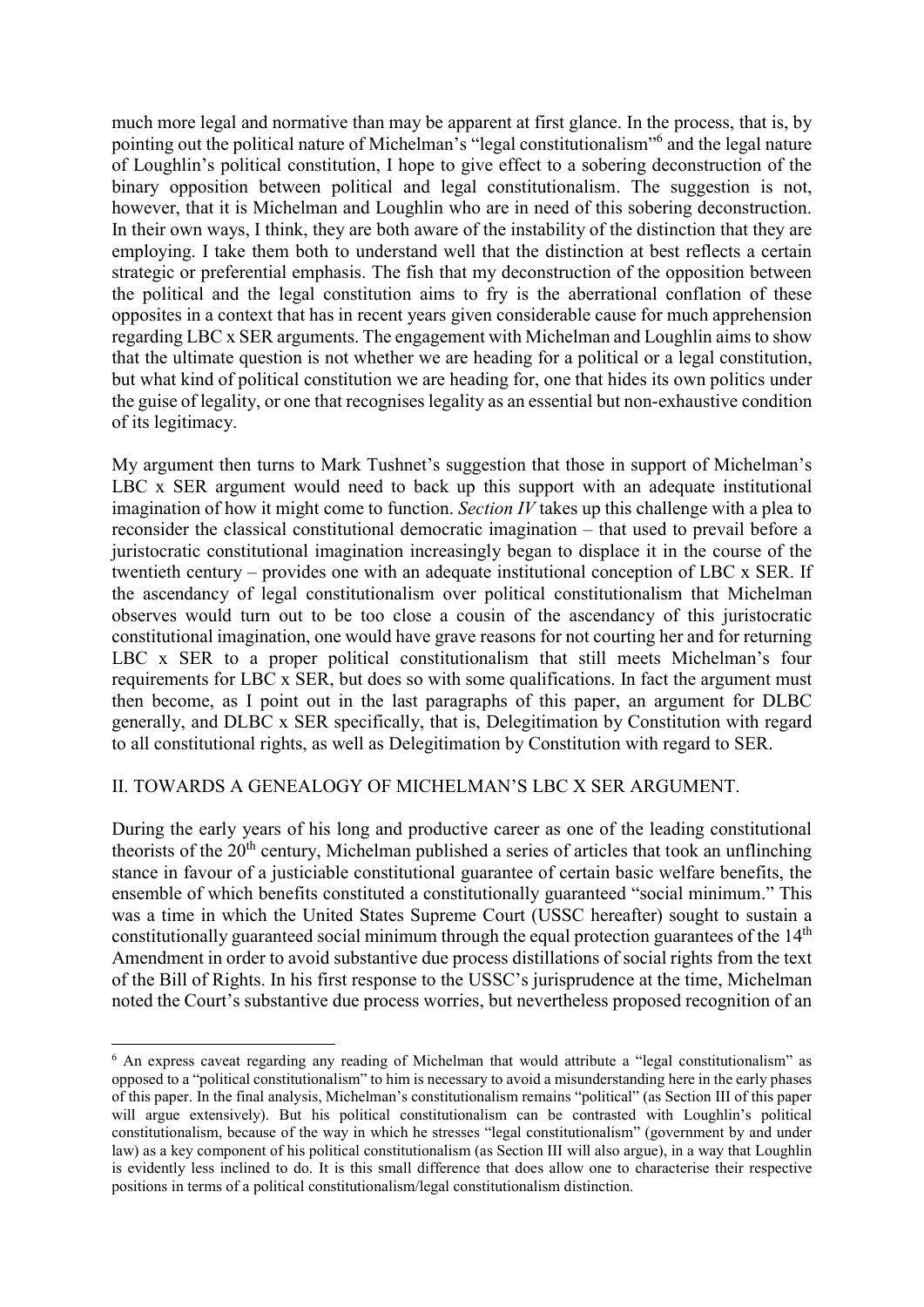independent social minimum guarantee as a more promising approach to the problem, given the way positive recognition of an independent social minimum guarantee would spare the Court the difficulty of justifying strict scrutiny as far as equal protection of the poor is concerned, considering that poverty did not constitute an invidious classification that warranted strict review.<sup>7</sup>

The substantive due process contents of his own proposal did not seem to worry Michelman much in this first response to the question of justiciable social minimum guarantees, but a second article from this period already appears somewhat more cautious in this regard. In this second article he would base the argument for a justiciable social minimum guarantee on John Ely's conception of the "representation-reinforcing" demands of the United States Constitution. Ely's notion of the "representation-reinforcing" demands of the Constitution turned on the assertion that the Constitution demanded that democratic decision-making processes be fully representative, not only formally so (in the sense that everyone can in principle take part in electoral processes), but also substantively (in the sense that everyone should enjoy the actual ability and liberty that conditions meaningful participation in electoral processes). Dire poverty, argued Michelman, destroys this actual ability to take part meaningfully in democratic decision-making procedures. As such, it distorted political representation significantly; hence the need for a social minimum that would rectify or at least minimise this distortion.8

However, considerable caution regarding the substantive due process implications of this "representation-reinforcing" thesis evidently began to bother Michelman towards the end of this argument. He articulated this caution with reference to Wesley Hohfeld and we shall return to this reference below. Suffice it to observe now that the caution that he articulated towards the end of his "representation-reinforcing" argument in favour of a constitutionally guaranteed social minimum in 1979, can clearly be traced to an engagement with the political theory of John Rawls in an article published in 1973. Rawls' *Theory of Justice*, published in 1971, made a strong case for a social minimum guarantee as an essential element of political justice. But already here Rawls would express significant doubt as to whether such a guarantee can ever attain the status of a justiciable right. And it is on this doubt that Michelman picked up when he published this passage in 1973:

Given Rawlsian premises, acceptance of judicial review thus reflects a belief that it is possible and useful to cultivate a special capacity for evaluating the compliance of legislative action (inaction) with principles of justice or their derived constitutional embodiments, *and for persuading the generality of citizens to recognise discrepancies when they occur.*<sup>9</sup>

The bother that Rawls raises here, according to Michelman, is this one: Justiciability cannot turn on the mere endorsement of a principle of justice or its derived constitutional embodiments. It must be accompanied by the capacity for "*persuading the generality of citizens to recognise discrepancies when they occur.*" Judicial review demands a judicial capacity that is generally able to persuade citizens that a derogation from a principle of justice or a constitutional right has occurred, and judges evidently lack this capacity in the case of social minimum guarantees. They dispose of no external principle with reference to which recognition

 <sup>7</sup> Frank Michelman, "The Supreme Court, 1968 Term-Foreword: On Protecting the Poor through the Fourteenth Amendment," 83 HARV. L. REV. 7, 7-59 (1969).

<sup>8</sup> Michelman, "Welfare Rights in a Constitutional Democracy," 3 *WASHINGTON UNIVERSITY L. QUARTERLY* 659, 684 (1979).

<sup>9</sup> Michelman, "In Pursuit of Constitutional Welfare Rights: One View of Rawls' Theory of Justice," 121 UNIV. OF PENNSYLVANIA L. REV. 962, 1008 (1973).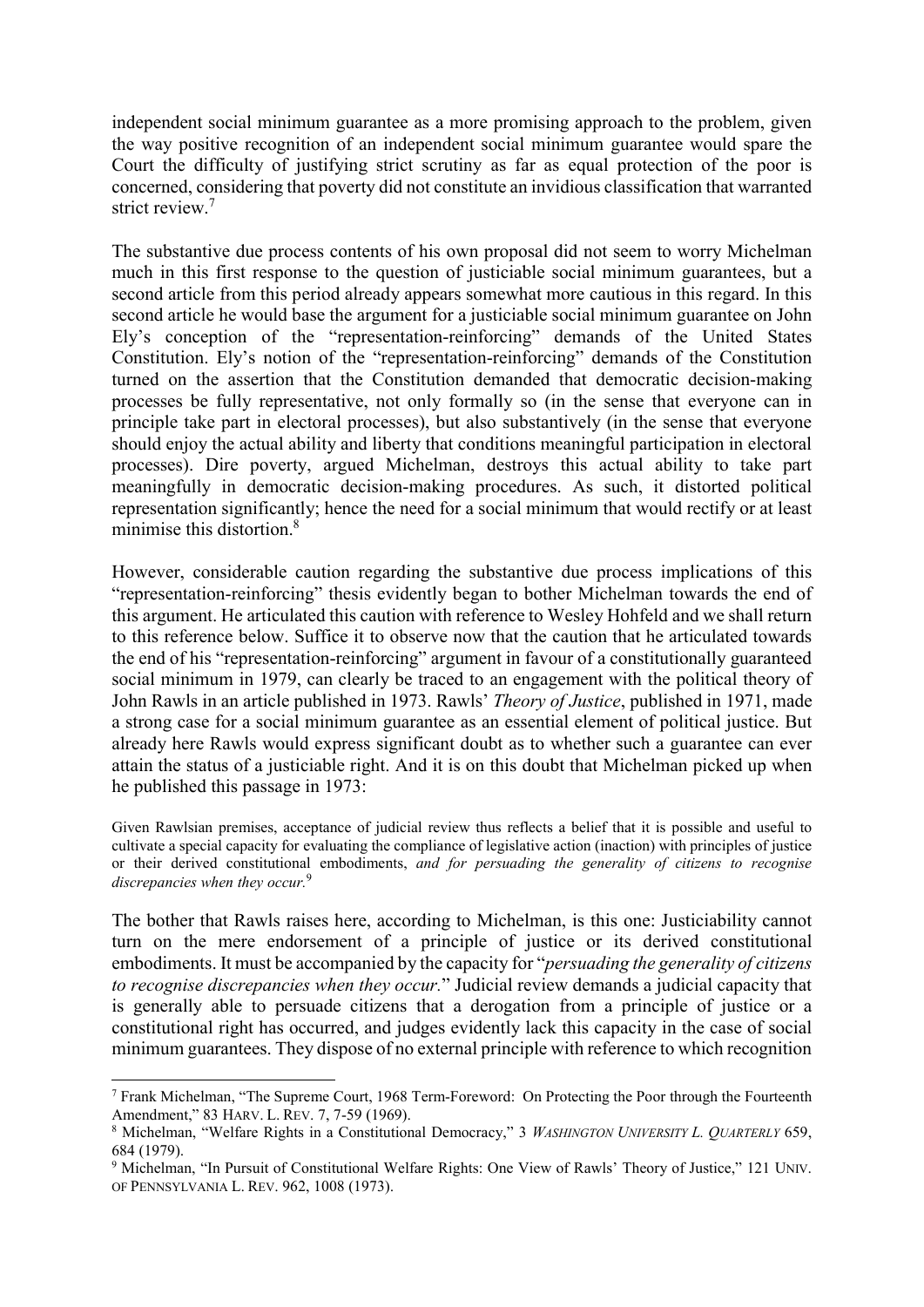of derogations from social minimum guarantees can generally be expected from more or less all citizens. As Michelman puts it:

[T]he court lacks modes of articulation and explanation under which it can decide the case and maintain its appearance of answering to external principle, the moral source of its influence on other parts of government.<sup>10</sup>

As we saw above, Michelman would take another shot at arguing for a justiciable social minimum guarantee in 1979, but this Rawlsian caution, articulated in 1973, would ultimately inform the position he would take on the justiciability of social minimum guarantees for many years to come. Ironically, Rawls himself would eventually change tack. He expressly turned to the early Michelman and accordingly began to argue for the justiciability of social minimum guarantees from his side.<sup>11</sup> But Michelman would stick to the Rawlsian line he picked up in 1973 for many years and would instead begin to find it necessary to explain meticulously why it still makes sense to have something like a non-justiciable social minimum guarantee embodied in a Constitution. One might say that this was his way out of the "abdication" part of the "standard worry" pointed out above. Acceptance of non-justiciability, one might understand him to have argued eventually, does not as such imply judicial abdication in the face of positively embodied constitutional rights in a way that makes a mockery of these rights. This is so because some rights or "rights" (the addition of the scarecrows will become clear below) can be understood plausibly as embodiments of political constitutional aspirations to which politicians can be held accountable, without raising expectations of judicial enforcement. $12$ 

In other words, worries about judicial abdication cannot be an issue in the absence of any expectation of judicial enforcement, argued Michelman until very recently, and we have no clear reason to believe that he has changed his position significantly in this regard in the essay published in this volume. What is significantly new in this new essay, however, is his careful analysis and scrutiny of the conditions of possibility that would have to be fulfilled if one would want to extend LBC to SER. Those who would want to extend LBC to SER, would have to face up to the challenge that the requirement of justiciability – the crucial fourth domino – poses in this regard. Non-justiciability of constitutional social minimum guarantees, Michelman argues in this volume, will knock back all of the first three dominoes in the LBC argument as far as SER are concerned and the principal aim of his essay is to explore recent suggestions in constitutional scholarship that this fatal knocking-back is not necessary.

These, then, are the roads on which Michelman's SER journey has taken him thus far. This is the genealogy of the SER position that he has developed in recent essays and the background of the task that he sets himself in his essay in this volume. Let us now take a look at the general constitutional theoretical profile that emerged from these travels.

III. *ALWAYS UNDER LAW*: PROFILE OF A LEFT-LEANING LIBERAL CONSTITUTIONAL THEORY.

 <sup>10</sup> Ibid, 1007.

<sup>&</sup>lt;sup>11</sup> Cf. RAWLS, POLITICAL LIBERALISM 228-229 (1996); JUSTICE AS FAIRNESS: A RESTATEMENT 47-48, 162 (Erin Kelly ed., 2001). Cf. also the reference to Michelman on footnote on 162, fn. 40 and the similar reference in POLITICAL LIBERALISM 237, fn. 23.

<sup>12</sup> Cf. Michelman, "Socioeconomic Rights in Constitutional Law: Explaining America Away" 6 INT'L J. CONST. L. 663–686 (2008); Michelman, "Poverty in Liberalism: A Comment on the Constitutional Essentials," 60 *DRAKE* 

*L. REV.* 1001–1021 (2012).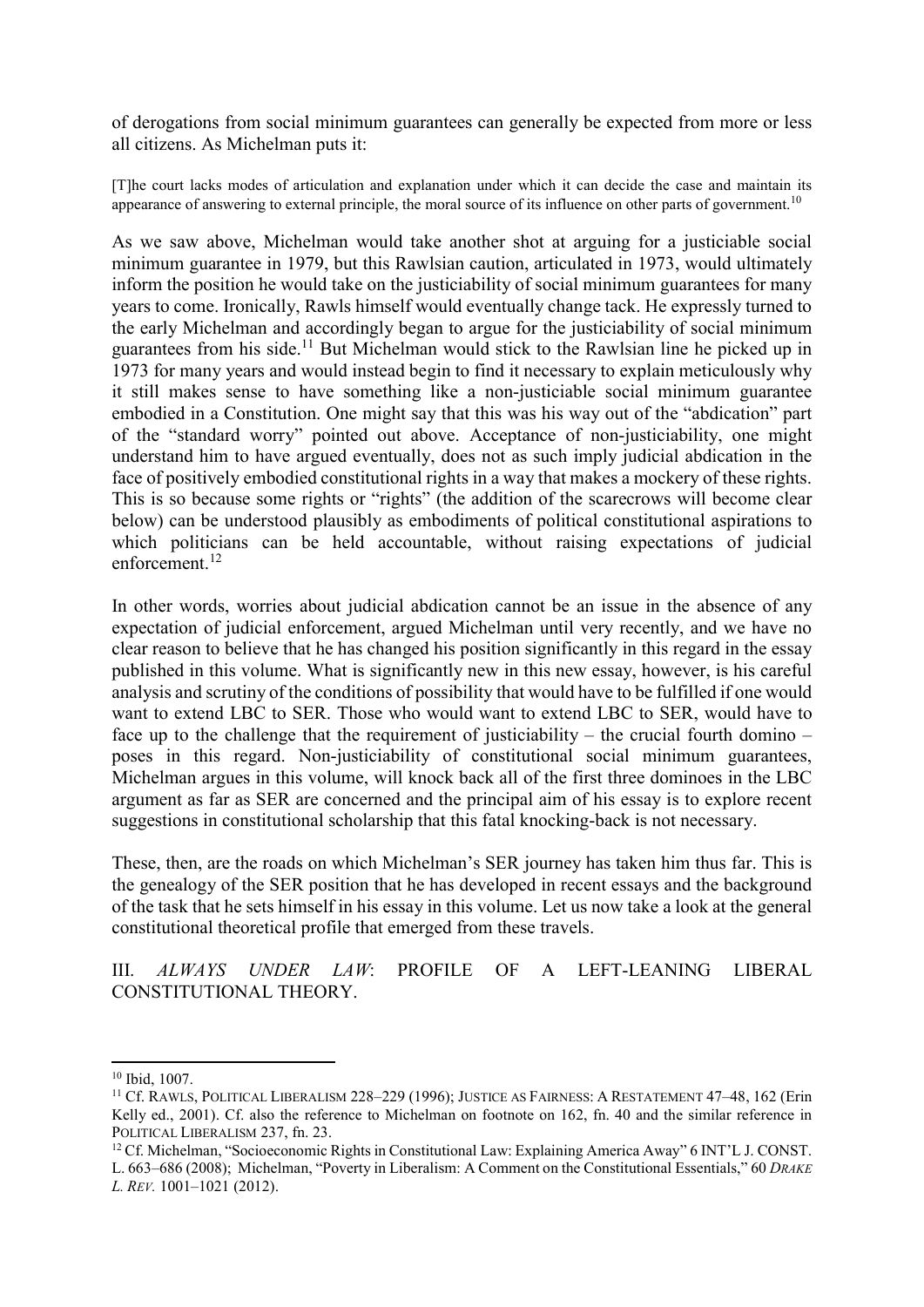"Always under law" is the beginning of a title of an article that Michelman published in 1995.13 In what follows I wish to take the phrase "always under law" as an apt denotation of two constructivist features of Michelman's general constitutional theory. The first feature concerns a basic theoretical constructivism regarding the normative origins of law. The second concerns a basic theoretical constructivism concerning the reach of law's normativity. The first constructivism I will call *Jeffersonian* and *Kelsenian.* The second I will call *Hohfeldian.* The *Kelsenian* constructivism concerns an argument regarding time. At issue here is a *temporal constructivism*. The second concerns an argument regarding space. At issue here is a *spatial constructivism*. Of concern then is the time and space of law as Michelman sees it. These are the basic coordinates of his left-leaning liberal constitutional theoretical profile. Or so I will argue.

### *Michelman's Jeffersonian and Kelsenian constructivism*

As far as I know, Michelman has never presented his theoretical position as "Kelsenian," nor has he expressly compared the profile of his own work with the work of Kelsen. The Kelsenian constructivism that I will outline below is therefore imputed to Michelman. It is a *reading* of his work that may well not be shared by himself, nor by others. I nevertheless propose this Kelsenian reading of Michelman to come to terms with an apparent paradox in his work. On the one hand, Michelman's work is consistently historicist and non-metaphysical. On the other hand, he steadfastly takes recourse to normative foundations of law that make law what it is, the normative foundations that distinguish law from mere contingent and historical exercises of power. I will unpack this paradox below by first looking at the historicist or nonmetaphysical side of Michelman's work, and then to its normative side. The Kelsenian constructionism that I will be imputing to him is a proposal as to how one might reconcile these two sides of his work. In the final analysis, however, this Kelsenian constructivism also seals and stamps his work as ultimately more political than normative, as was the case with Kelsen's own normativism.<sup>14</sup> For reasons that will become clear, I will also refer to this Kelsenian constructivism as a *Jeffersonian* constructivism.

The political or historicist basis of Michelman's work can be distilled from many more of his writings than the few with which one can engage here. The essay "Law's Republic" of 1988 would always be a good place to start, because of the way in which it expressly grapples with undeniable evidence of fundamental normative shifts in the jurisprudence of the USSC that render the underlying normativity of American constitutional law conspicuously "contingent"

<sup>&</sup>lt;sup>13</sup> Michelman "Always under law? (constitutional democracy)" 12 CONSTITUTIONAL COMMENTARY 227-247 (1995); "Can Constitutional Democrats be Legal Positivists? Or why Constitutionalism" 2 CONSTELLATIONS 292- 308 (1996).

<sup>&</sup>lt;sup>14</sup> This insight has been avoiding legal theorists for a long time, but the message is getting around now. The great *political Schmitt – normativist Kelsen* stand-off that informed most of 20<sup>th</sup> century legal and political theory is finally evaporating. Those who read more closely understand now that Schmitt was the atavistic metaphysician of the two, Kelsen was the truly modern sociologist. Kelsen was the truly historicist thinker, the one who understood the political origins of law incisively enough and grappled with them profoundly enough to come up with a coherent theory of *law* that explained how one might endorse its normativity, notwithstanding its political origins. Striking in this regard is the observation of Robert van Ooyen: "Kontrastiert man diese Schlussfolgerungen mit der Schmittschen Position, so entbehrt es nicht einer gewissen Ironie, dass ausgerechnet der "juristische" Denker Kelsen insofern viel "politischer ist als so mancher seiner Kritiker." See Van Ooyen, "Die Funktion der Verfassungsgerichtsbarkeit in der pluralistischen Demokratie und die Kontroverse um den 'Hüter der Verfassung," editor's introduction in HANS KELSEN, WER SOLL DER HÜTER DER VERFASSUNG SEIN xix (2008). Poignant in this regard is also Pierluigi Chiassoni, "*Wiener* Realism" in LUÍS DUARTE D'ALMEIDA ET AL, KELSEN REVISITED 137 (2013); Pablo Navarro "The Efficacy of Constitutional Norms" in KELSEN REVISITED 87 ff.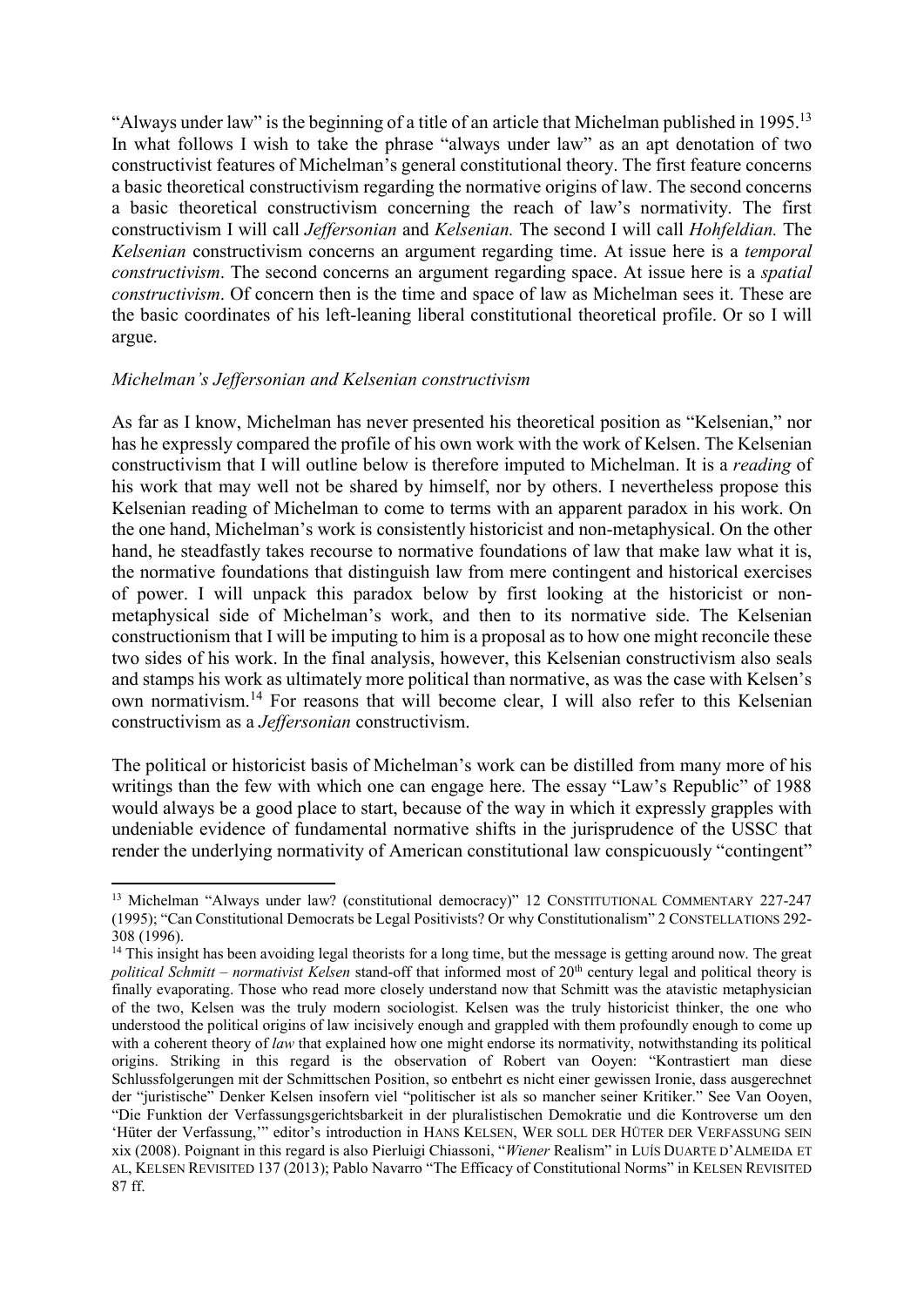and "historical." This contingency, proposed Michelman in "Law's Republic," is a reflection of "encounter[s] with otherness" that afford the American people opportunities for "transformative self-renewal."15 Three other writings from 1986, 1999 and 2000 that respectively dealt with the theoretical positions of Duncan Kennedy, Jürgen Habermas and Michel Rosenfeld, provide one with further evidence of Michelman's historicism. Michelman's response to Habermas engaged with the latter's project of a constitutional patriotism that would turn on purely procedural constitutional principles, principles that for reasons of their pure proceduralism do not impose substantive values on any one and can therefore expect endorsement from all citizens. Moreover, citizens should endorse these normative principles, argued Habermas, because they are intrinsic to the basic communicative aspirations on which they themselves rely when they engage in normative argument.<sup>16</sup> Michelman was not convinced by Habermas' claims in this regard. According to him, the communicative principles that Habermas invoked to found a universal normativity derived from a language or a culture in which honest rational argument is valued as a substantive ethical principle. Habermas was therefore wrong to believe that he could rid the procedural normativity that he derived from the theory of communicative action from the contingent cultural values – the substance – that underpinned them.<sup>17</sup>

The acceptance of contingency and historicity that underpinned Michelman's response to Habermas was even more evident in his responses to Kennedy and Rosenfeld. Responding to Kennedy's notion of the fundamental contradiction that underpins the law and renders it irreducibly indeterminate and contingent, Michelman claimed allegiance to the fundamental contradiction and avowed it as a friend and even as part and parcel of his very selfhood. It was therefore not something that was fearful and painful and it did not as such render the liberal conception of law pathological. To the contrary, the fundamental contradiction was exactly that which gives the law its specific dignity: Here is how he phrased his response.

That there is something like the fundamental contradiction deeply written into us, and that the result is a radically disunified legal discourse, is the truth as I understand it. Yet…Kennedy's diagnosis of liberal legal pathology rests on the claim that the contradiction is, for us, an experience fearful and painful. That is not how it seems to me. I think the contradiction is my friend; nay my self.<sup>18</sup>

Responding to Rosenfeld's assertion regarding the irreducible contingency and political contentiousness of all legal interpretation in the multi-cultural contexts of postmodern societies, Michelman again accepted the claim without reservation, but added that it is not necessary to make too much of a fuss about this contingency. It was not a new problem, he said, and certainly not just a "postmodern" phenomenon. It was as old as legal interpretation itself. It was a "chronic affliction," "like mice in the attic," "at least as old as the house of constitutional government."<sup>19</sup> "It is a condition," moreover, "that history and experience tell us is manageable without tears." "(Got mice? Get a cat and learn to like it.)"20 So here again could one see Michelman cheerfully embracing the contingency of legal interpretation and the irreducible margins of politics of interpretation concomitant to this contingency.

<sup>&</sup>lt;sup>15</sup> Michelman "Law's republic" 97 THE YALE L. J. 1532 (1988).

<sup>&</sup>lt;sup>16</sup> Cf. Michelman "Morality, Identity and 'Constitutional Patriotism'" 76 DENVER UNIVERSITY L. REV. 1009, 1011-1014 (1999).

<sup>&</sup>lt;sup>17</sup> Cf. Michelman "Morality, Identity and 'Constitutional Patriotism'" 1027.

<sup>&</sup>lt;sup>18</sup> Michelman "Justification (and justifiability) of law in a contradictory world" in PENNOCK AND CHAPMAN (EDS) JUSTIFICATION: NOMOS XXVIII 92 (1986).

<sup>19</sup> Michelman "*Modus Vivendi Postmodernus*? On *Just Interpretations* and the Thinning of Justice" 21 CARDOZO L. REV. 1945, 1953 (2000).

 $20$  Ibid.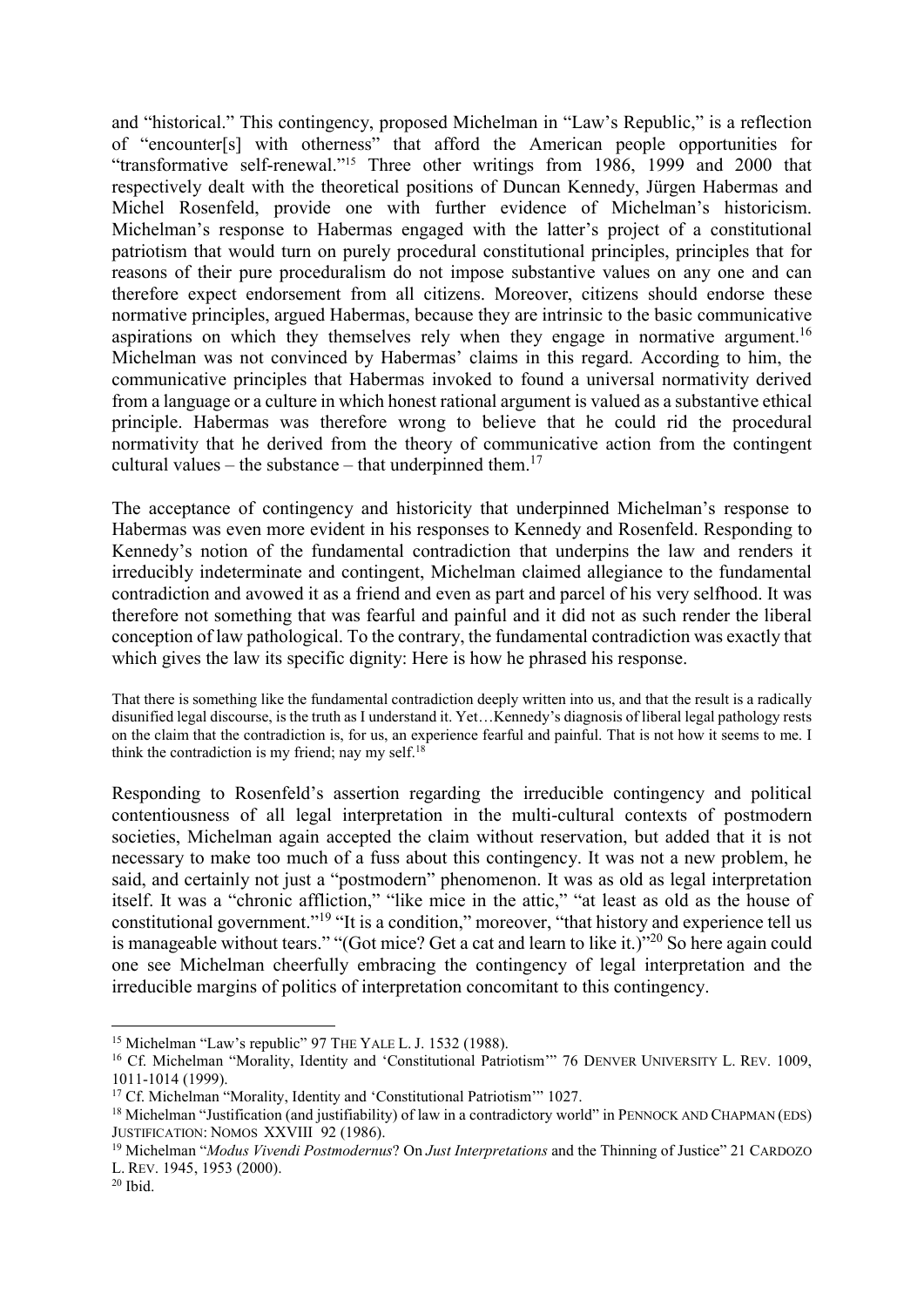Whether the contingency and the politics of legal interpretation is always as manageable without tears as Michelman suggested here is a question we need not pose here. Suffice it to stress that he endorsed Rosenfeld's claim that the "universal claims" of abstract normative principles such as "human rights" do not spare us but involve us in contingency and politics the moment that we seek to apply them in concrete cases. The meaning of these universal norms always turn vague, and become irreducibly supportive of conflicting claims when concrete decisions are required. And on this point Michelman would also find it necessary to take issue with the Rawlsian belief that the legitimacy of coercive human rights regimes can be more or less complete; complete in the sense that "almost all questions regarding applications of [essential basic rights entrenchments] or at least their 'central ranges' can be resolved cogently, by reasoned arguments referring to values publicly known to underlie the constitution."<sup>21</sup> Rawls would accordingly base the possibility of a "*reasonable pluralism of comprehensive views*" on this faith that differences between comprehensive worldviews could be settled reasonably in a core area of public reason, that is, a core area where disputes regarding the central ranges of human rights claims can be solved "cogently by reasoned argument." Michelman would insist to the contrary:

[Any] …legal entrenchment of a specified set of rights must always be liable to controversy in a modern, plural, democratic society….To take just one of many obvious examples: Insofar as constitutional law makes everyone secure in the retention of his or her existing property entitlements, various harms and deficiencies of life that are suffered by the relatively propertyless may become uncorrectible in either ordinary judicial forums or ordinary channels of politics and legislation.<sup>22</sup>

He would accordingly oppose or challenge Rawls' "*reasonable pluralism of comprehensive views*" with a "*reasonable interpretative pluralism.*" Where the former pivots on the belief that the core area or central ranges of human rights discourses allows for reasoned consensus between the most diverse worldviews, the latter would insist on the irreducible uncertainty from which even the core area of human rights normativity cannot escape. *Reasonable interpretative pluralism*, explained Michelman, concerns

the fact of irresolvable uncertainty and, in real political time, irreparable reasonable disagreement among inhabitants of a modern country about the set of entrenchments and interpretations of human rights - the dispensations with regard to private property rights, for example - that would truly satisfy justice in the country's historical circumstances.<sup>23</sup>

To be sure, Michelman, did not simply assert this "fact of irresolvable uncertainty … and irreparable reasonable disagreement" in "real political time" regarding human rights claims in this response to Rawls (as he can be said to have done in the responses to Kennedy and Rosenfeld outlined above). Here he only *supposed* that it is true – "I want, therefore to suppose here that reasonable interpretive pluralism is quite broadly and strongly true"<sup>24</sup> - for the sake of raising an argument regarding the democratic legitimation that ultimately underpins human rights regimes and the coercion that follows from them. Democratic procedures can surely not be invoked to legitimise human rights discourses if all questions issuing from such discourses could be resolved with recourse to reasoned argument (in other words, if their legitimacy is basically intrinsic to themselves). The whole idea of democratic legitimation of human rights discourses would be doomed were this to be the case, conceded Michelman. But supposing that

<sup>&</sup>lt;sup>21</sup> Michelman "Human Rights and the Limits of Constitutional Theory" 13 RATIO IURIS 71 (2000).

<sup>22</sup> Michelman "Human Rights" 69-70.

 $23$  Ibid

 $24$  Ibid.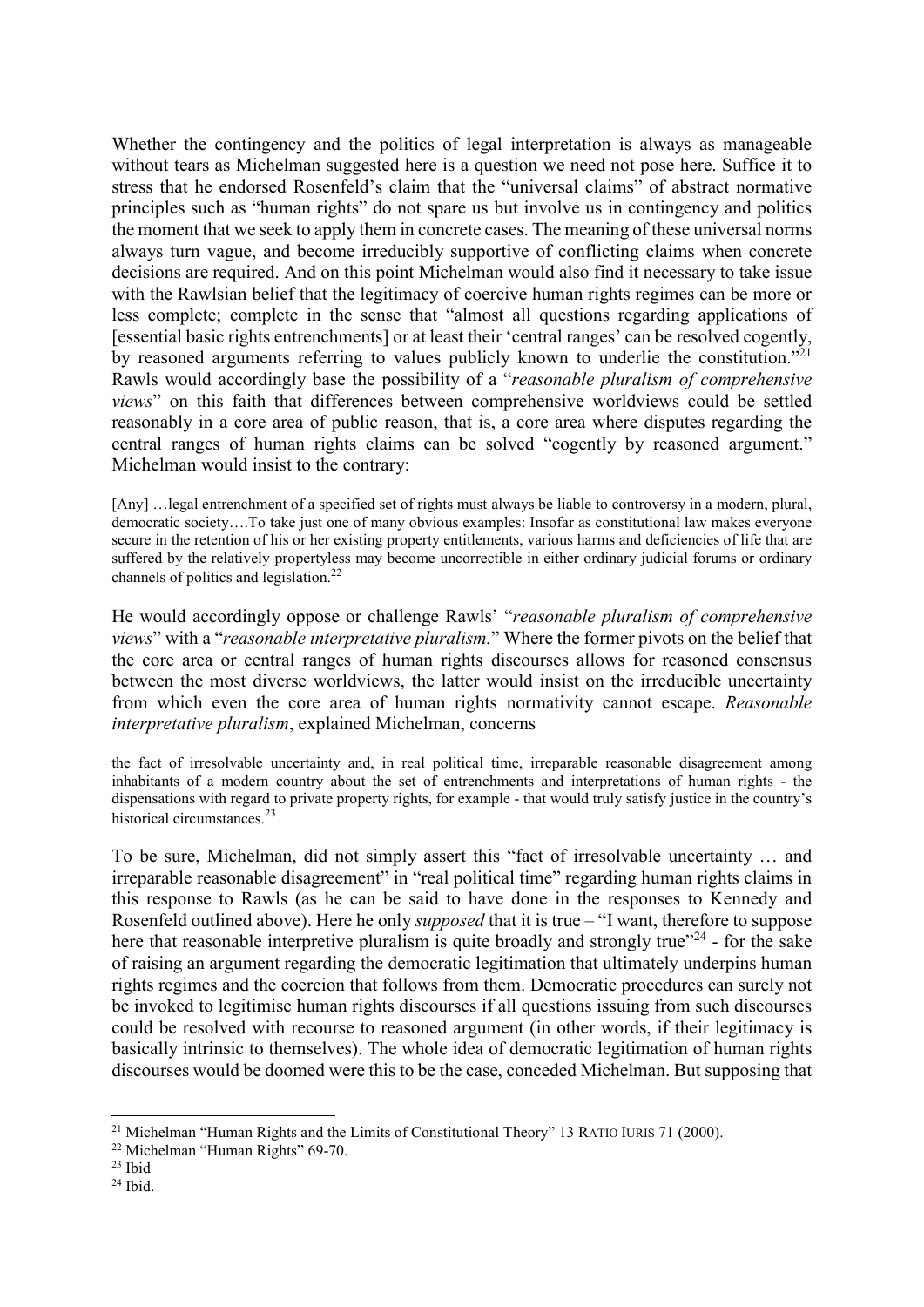it is not the case, as he did here, does this mean that democratic procedures can adequately resolve all the political questions that human rights discourses cannot resolve?

They cannot argued Michelman, at least not all of them, for democratic procedures themselves pivoted on foundational decisions that are not and cannot be the outcome of democratic procedures. The hole in the bottom of all legitimation procedures – the fact that they cannot account for themselves – also applies to democratic legitimation. All democratic-discursive processes are themselves "inescapably legally conditioned and constituted processes." They are constituted, for example, by the laws regarding political representation and elections, civil associations, families, freedom of speech, property, and access to media, and so on."25 These processes themselves will therefore also have to be constantly submitted to an "adequately democratic and influential discursive process of critical re-examination." Legitimacy or respect-worthiness can therefore clearly be seen to be subject to an infinite regress of critical re-examinations.<sup>26</sup>

Michelman would revisit these questions in 2008 in order to respond to a question regarding the possibility of a pure constitutional theory that would ultimately not need to introduce categories of political theory to account for the irreducible rests of material power relations that haunt all considerations of legitimacy. He gave the clear answer that such a theory is not possible. He again unpacked the question with reference to Habermas' and Rawls' attempts to establish normative discourses that could categorically (Habermas) or broadly (Rawls) resolve questions of legitimacy in isolation of considerations of material power, more or less raising the same arguments as those outlined above. And he again elaborated the democracy argument – this time with extensive reference to Jeremy Waldron's proposal that democratic procedures meet the demands of a purely procedural justice. Waldron's theory of majoritarian democracy seeks to construct a theory of pure procedural justice by having all questions of justice with regard to which we have differences of opinion decided by a majority decision that is not "biased up-front" with any substantive normative criteria and thus allows everyone an equal say in the matter. This is a very real attempt at "pure procedural justice", conceded Michelman, but he nevertheless maintained that Waldron can ultimately not avoid questions regarding the aptness of the procedures that produce the majority outcomes that he takes as the only criterion for acceptable coercion. These questions regarding the aptness of these procedures range from more simple ones such as "who can vote, everyone or only people above a certain age?" to more complex ones such as "how much money can people be allowed to spend on influencing the majority decision?" Any attempt to answer them will not be able to avoid substantive considerations regarding the nature of proper democracy and thus of substantive political theory.<sup>27</sup> The hole in the bottom of constitutional theory, the hole that exposes it to the wider environment of the study of material power, can thus not be closed.

The veritable deconstruction of normative constitutional theory evident in these excerpts from Michelman's work may well prompt one to ask why he would, at some point, insist so adamantly on the possibility of accommodating the demands of justice fully within the demand for justifying reasons in liberal political and legal reasoning.<sup>28</sup> This question again seems

<sup>&</sup>lt;sup>25</sup> Michelman "Human Rights" 75. Cf. also Michelman "'Protecting the people from themselves' or How Direct Can Democracy Be" 45 U.C.L.A. L. REV. 1717-34 (1998).

<sup>&</sup>lt;sup>26</sup> Michelman "Human Rights" 76.

<sup>&</sup>lt;sup>27</sup> Michelman "Constitutionalism as Proceduralism: A Glance at the Terrain" in CHRISTODOULIDIS AND TIERNEY (eds), PUBLIC LAW AND POLITICS 163-187 (2008).

 $28$  Michelman "Postmodernism, Proceduralism, and Constitutional Justice: A Comment on Van der Walt and Botha" 9(2) CONSTELLATIONS 246-262 (2002).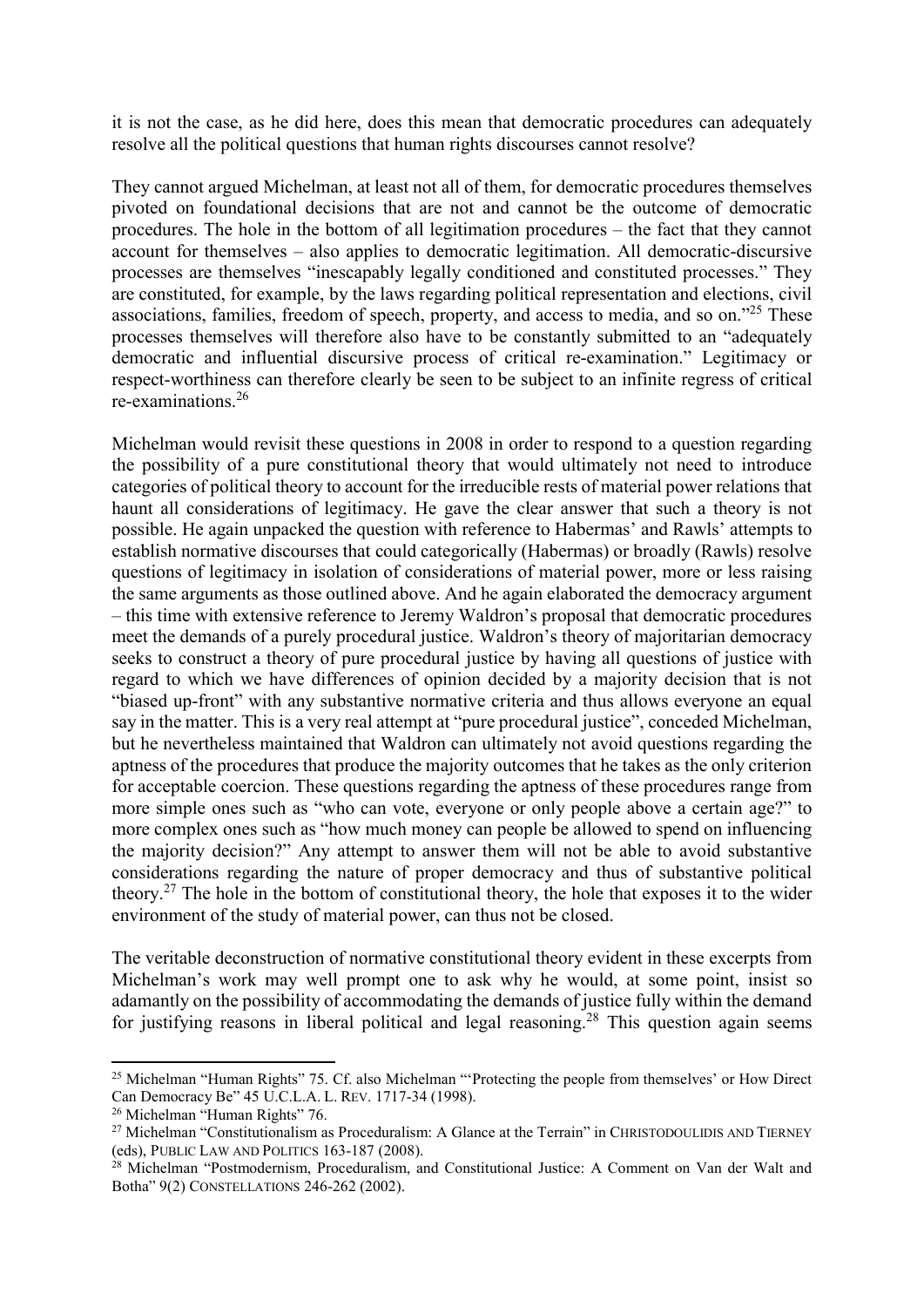apposite in view of his later acceptance – for some years at least, before taking the new turn evident in his contribution to this volume – that SER may well be an element of liberal justice, but not of liberal law. I will nevertheless forego this question now for the sake of asking one that seems to demand more attention right now: Is it still possible for Michelman to endorse any kind of distinction between power politics and law? If his answer to this question would be positive, when then, according to Michelman, would power politics end and when would law begin?

I believe Michelman's answer to the first question is positive. He believes – in a qualified way, we shall see – that we can distinguish between law and politics, notwithstanding the deconstruction of this distinction in his work that we have traced above. That leads us straight to the second question: When does politics end and when does law begin, according to him? Here is his startling answer: The law does not begin. It is, at least in a certain way, there from the beginning – *always* there. Of course, everything turns here on the "certain way" in which law is, according to Michelman, always there. This is how he puts the matter:

According to the view I hold, participants in American constitutional democracy *cannot help but suppose – or imagine* – that the American people, enacting or amending constitutional law, are engaged in an exercise not of sheer, arbitrary will but rather of judgment under a pre-existing idea of political morality and right.<sup>29</sup>

The enactments of amendments of constitutions and constitutional law is of course the crucial context for understanding what is at stake here. All other legal reform and change can be dismissed as of no consequence for the timeless and continuous existence of law, as long as such reform and change can be anchored in constitutional law that has always been there. But, constitutional change and amendment confronts one with change that cannot be accommodated in the overarching and timeless continuity of a legal regime. Constitutional change would seem to confront us with a beginning, a beginning that destroys the eternity of law that Michelman would seem to be invoking here. But the enactment or amendment of constitutional law itself, claims Michelman, is not a new beginning. It too requires accommodation under a "pre-existing idea of political morality and right." The question has been posed whether Michelman is surreptitiously slipping into a neo-natural law here,<sup>30</sup> but this is not the case. Michelman is not saying that constitutional enactments and amendments *can* be accommodated under a "preexisting idea of political morality and right." He only says that Americans must *suppose* or *imagine* such enactments and amendments to be accommodated thus. It is this "must *suppose* or *imagine*" that distinguishes his position from a natural law stance, as we shall see presently.

The American people would appear to have a founding faith regarding this need to suppose or imagine the foundations of their constitution and their law. It can be traced all the way to the words of Thomas Jefferson in the *Declaration of Independence*: "We hold these truths to be self-evident, that all men are created equal, that they are endowed by their Creator with certain unalienable Rights, that among these are Life, Liberty and the pursuit of Happiness." Hannah Arendt observes pointedly:

Jefferson must have been dimly aware of [the fallacy of this position that ... mathematical 'laws' were of the same nature as the laws of a community, or that the former could somehow inspire the latter], for otherwise he would

 <sup>29</sup> Michelman "Can Constitutional Democrats be Legal Positivists?" 297.

<sup>&</sup>lt;sup>30</sup> See Andrew Arato "Constitutional Learning" 106 THEORIA 1, 23 (2005). The notion "always under law" is either a fiction or a natural law principle, observes Arato, saying that Michelman's text is not clear on this. My argument here is that it is evidently meant as a fiction.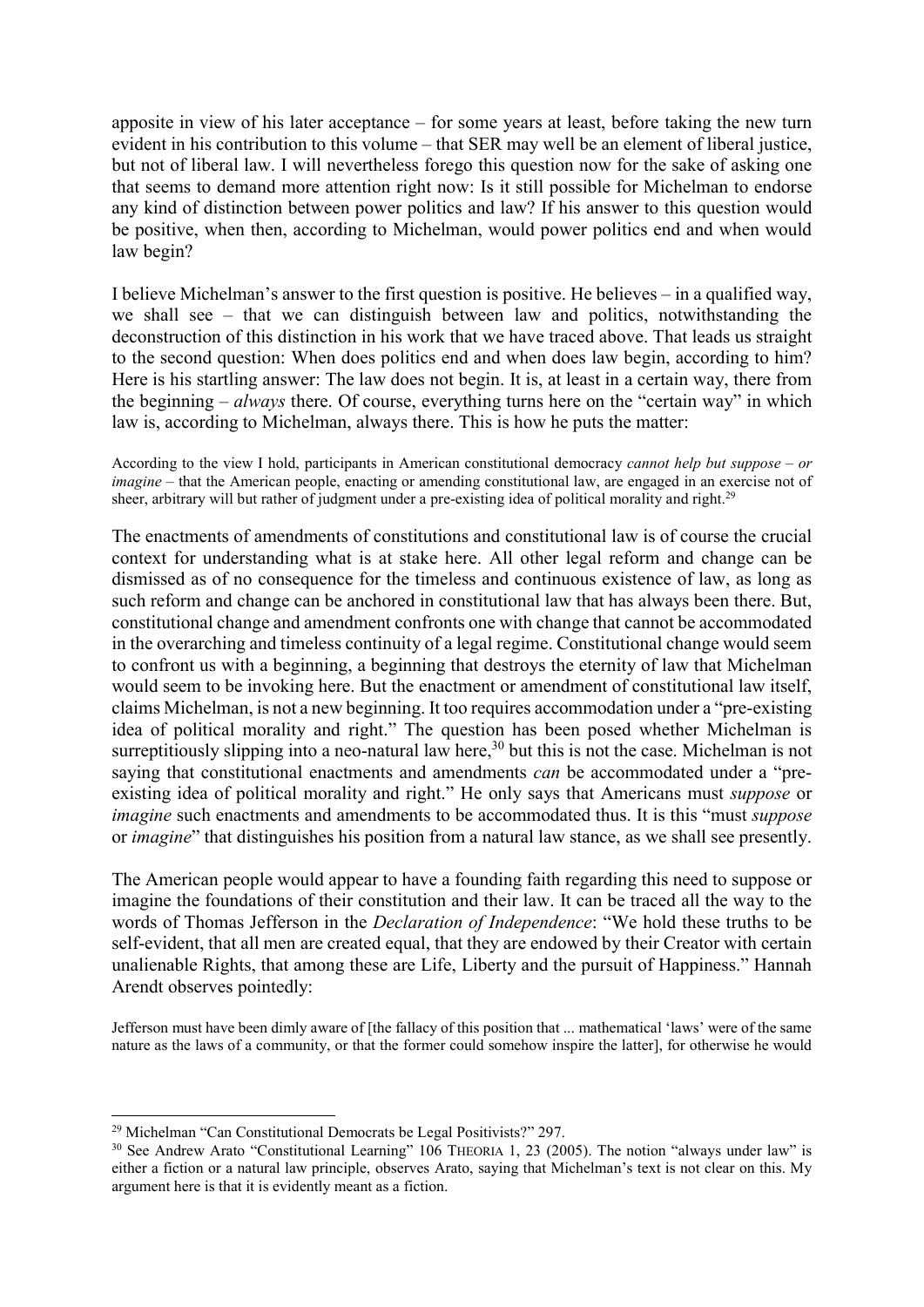not have indulged in the somewhat incongruous phrase, '*We hold* these truths to be self-evident', but would have said: These truths are self-evident....<sup>31</sup>

It is this Jeffersonian move that Michelman repeats when he proposes that Americans who participate in American constitutional democracy must consider their constitutional enactments and amendments to take place under the validation of a "pre-existing idea of political morality and right." Sociologically or realistically speaking, law, pure law that can be distinguished from politics and relations of power, does not exist. It exists by virtue of a performative assumption or supposition that it exists. Everything turns on whether one *wants* to "participate in constitutional democracy" or not. Those who do must sign up for the project and stick to it; and, sticking to it, loyally and faithfully, is what ultimately sustains the project. It is, in fact, the only thing that sustains the project. There is something fundamentally *autopoietic* about the sustenance of constitutional democracy, Michelman would appear to suggest. We shall revisit this point again below by taking a brief look at a crucial passage from the work of the author who made the term "autopoiesis" salient in contemporary social science. Suffice it to observe here that this autopoietic sustenance of the law is also the pivot on which Kelsen's pure theory of law turns. Kelsen is as aware as any decent sociologist of law that pure law does not exist. "Pure law" only remains a meaningful expression as long as we are willing to sustain the presupposition of pure law, that is, the presupposition of a secure foundational legal norm that validates all other legal norms.<sup>32</sup> Schmitt was probably one of the first to ridicule what he took as "the blatant positivism" of Kelsen's invocation of norms that have no foundation in the political will or existence of a people.<sup>33</sup> But perhaps it was because Schmitt's primary concern was with signing up for the existential project of a people, rather than signing up for constitutional democracy, that he simply could not see the signing up – indeed, the political endorsement – that underpins Kelsen's theory of law. At issue here is not an absence of politics, but a different politics, one that takes the rule of law as its autopoietic principle.

### *Michelman's Hohfeldian constructivism*

Once one is prepared to assume that one is "always under law," and thus that the law has no beginning, in the way Michelman suggests we have to assume this when we participate in constitutional democracy, we also have to assume that the law never ends. One can take this assumption as a simple expression of hope that the rule of law will never fall to ashes again as it has done all too often in the past, but taken as just this, it can obviously not have much significance for the way one understands the rule of law while it still prevails. The interminable future of law – its infinite posterity – just does not seem to have the same significance for its present application as its interminable past – its infinite pre-existence – has. So in what way is the assumption that the law never ends significant for the way we understand the present status and force of law? I believe Michelman's work provides one with a very specific answer to this question. As long as we assume that we are always under law, we cannot assume that we are sometimes under law and sometimes not. And this means that we cannot assume that there are pockets of social existence that are governed by law while others are not. The argument regarding the endlessness of law thus becomes a "spatial" one. No area of social existence can be excluded from the ubiquitous reach of the law.

The realisation that we are also spatially speaking "always under law" has very real significance for the way we understand the difference or lack of difference between positive

 <sup>31</sup> HANNAH ARENDT, ON REVOLUTION 193 (1963).

<sup>32</sup> HANS KELSEN, REINE RECHTSLEHRE 66-67 (1994).

<sup>&</sup>lt;sup>33</sup> CARL SCHMITT, VERFASSUNGSLEHRE 9 (2003): "Etwas gilt wenn es gilt und weil es gilt[, d]as ist Positivismus"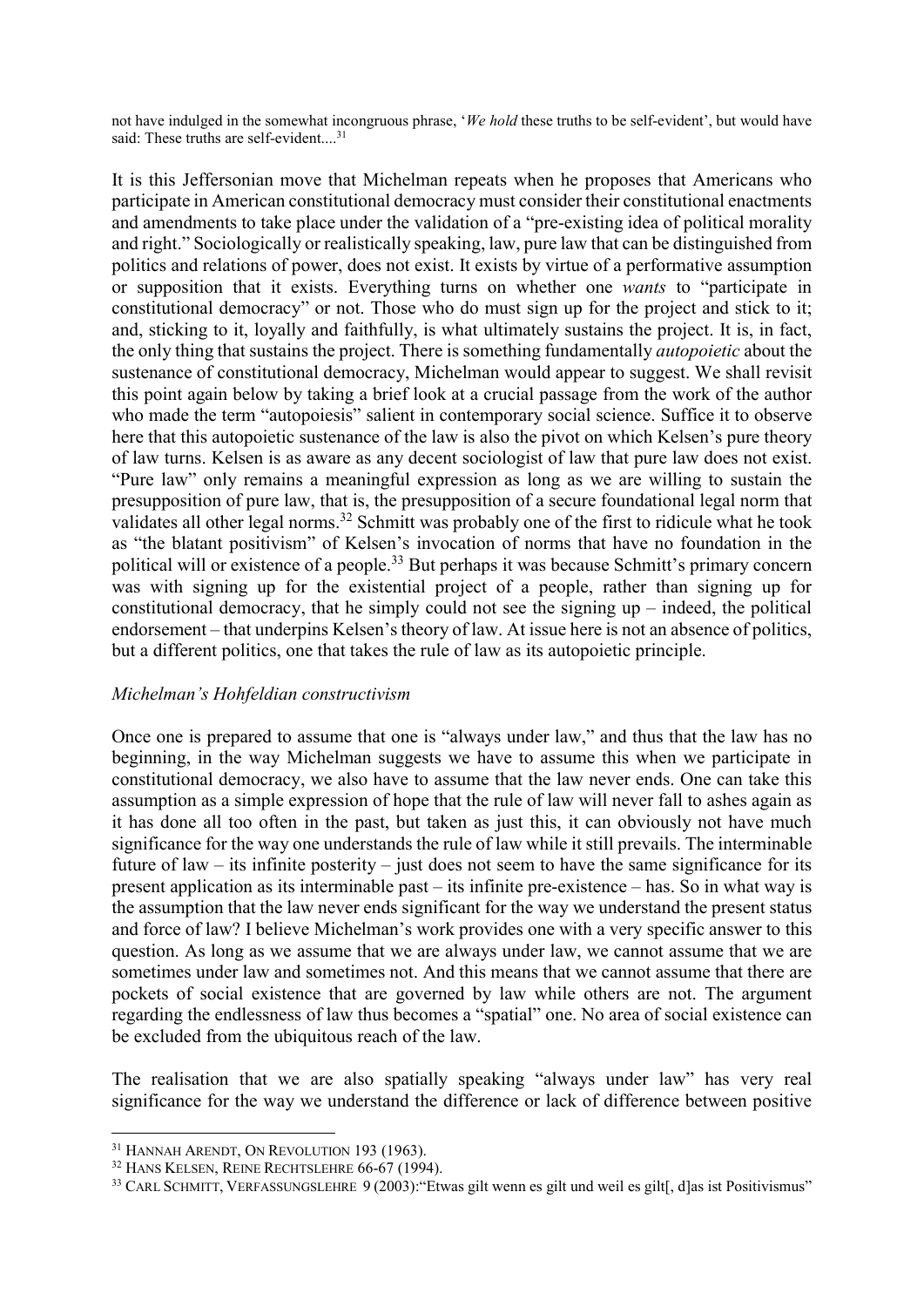enactments of law and absence of such enactments. When we begin to assume that we are always under law, we cannot simultaneously entertain the idea that we are not under law when it would appear that the law-maker has issued no positive or concrete legal rules for governing a specific situation. One must then also take any apparent absence of law as an expression of law, and this absence of law must accordingly also comply with the fundamental norms embodied in higher or foundational legal norms. In other words, failures of a law-maker to make law can and must accordingly also be assessed with reference to the duties that foundational norms impose on law-makers.

This point is of course crucially significant for questions pertaining to the legal status of private spheres that constantly arise with the so-called horizontal effect doctrine that has occupied  $20<sup>th</sup>$ century jurisprudence so pervasively. It is not necessary to revisit this doctrine here, apart from noting that Michelman has surely taken a pertinent stance in these debates by insisting on what he calls the "simple Hohfeldian point."34 The simple Hohfeldian point concerns the recognition that all law – private law included – is the product of sovereign law-making. All such sovereign law-making must of course comply with the constitutional demands to which the sovereign has bound and continues to bind himself through performatively sustaining the assumption that he is "always under law," as sovereigns do when they consider themselves constitutional sovereigns. There can therefore be no doubt, according to Michelman, that private law rules, or their absence, are subject to constitutional scrutiny. Much of his writing on this point is focussed on the puzzling refusal of some United States judges to recognise this "simple Hohfeldian point."35

The significance of this point for the question of the decline of the political constitution that Michelman raises in his LBC X SER argument is twofold. The first point of significance is this one: The recognition of the "simple Hohfeldian point" and the endorsement of the horizontal effect of fundamental rights that this recognition implies, evidently casts the human rights or fundamental rights concern at work in his thinking into a "positive duties of state" frame of thinking that distinguishes his liberalism in very certain terms from the typical libertarianism – these days more often known as neo-liberalism – in terms of which rights are nothing but normative guarantees for private liberties with which the state may not interfere. Michelman's liberalism is thus a *political* liberalism that evidently calls for sovereign government action as a condition for liberty, and not for the suppression of government action as something that is irreconcilable with personal liberty. His liberal constitutionalism can surely also in this respect be regarded as a *political constitutionalism*. Not only does it involve a foundational political endorsement – Jeffersonian or Kelsenian, as we saw above – in favour of a rights-based framework of government. It also involves a conception of this framework of government as an ongoing programme of positive political realisation of fundamental rights. Positive or active government is written all over this scheme. A serious concern with SER would not have been consistent with Michelman's thinking, had this not been the case. It is the Hohfeldian argument for the sovereign responsibility of the state to act that makes Michelman a left-leaning liberal or a socio-liberal, as I argue elsewhere. Europeans would do well not to read into Michelman's "liberalism" a libertarianism which it is definitely not. In European terminology, he is by all fair accounts a social-democratic constitutional theorist. And of course, as is the case with all social-*democrats* – who know they have to put up with the whole spectrum of neo-liberals, libertarians and ordo-liberals and work out some common existence with them (like the poor they will always be with us) – it is exactly their *democratic* credentials that separate them from

<sup>&</sup>lt;sup>34</sup> Frank Michelman, "W(h)ither the Constitution?" 21 CARDOZO L. REV. 1076 (2000).

<sup>35</sup> Ibid.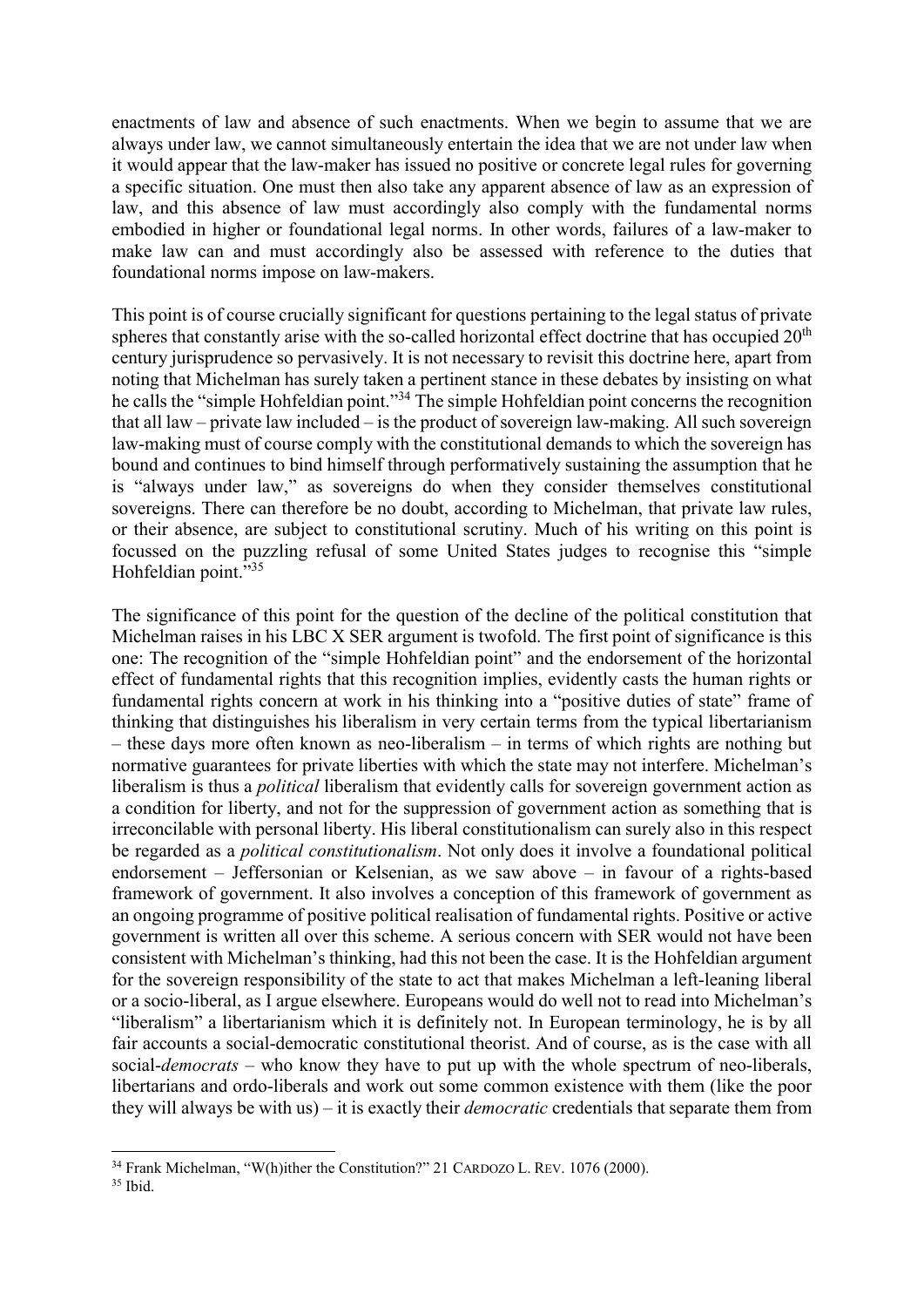a more radical leftism. Radical leftism may well make their hearts beat faster, but social democrats know, perhaps sadly, that a truly radical leftism had better be considered a poetic concern or a concern with poetry.36

The second point of significance that Michelman's basic Hohfeldian position holds for political constitutionalism concerns the way it addresses a crucial question that emerged from his SER travels outlined above. As we saw, Michelman found it bothersome – or took seriously the possibility that some may find it bothersome – that constitutional documents could embody SER without demanding their justiciability. Non-justiciability of rights that are conspicuously embodied in a constitution, raises the spectre of judicial abdication, or may plausibly be considered to do so. Rights should either be embodied and justiciable, or not embodied at all, would be the position of those who believe embodied-but-non-justiciable rights indeed raise this spectre or even more than this spectre (that is, the living reality of judicial abdication). Michelman nevertheless responded to this bother, we saw above, by developing the argument that some rights can be embodied in constitutions as principles of political aspiration to which governments can be held accountable politically, without these aspirations ever becoming justiciable. Again, in his essay in this volume, he takes a closer look at the proposal of some constitutional scholars that SER must and can be deemed justiciable after all. But the important Hohfeldian insight that is worth bearing in mind in this regard is this one: From a Hohfeldian perspective, it would surely be no disaster for the LBC argument if some rights would turn out to be non-justiciable and would ultimately remain nothing more than principles or beacons of the political aspiration for which a Constitution may stand, as they quite often are. A right that ultimately remains nothing more than a political aspiration need not be regarded as a political or juridical embarrassment.

A point that Martin Loughlin makes in his response to Michelman in this volume may well be touching the Achilles of non-justiciable SER that Michelman was sensing here, but ultimately dismissed as non-threatening. In the course of making his case for a political constitution that is based on a framework of historical governmental practices (practices of *Herrschaft*) and not of norms, Loughlin raises a different Hohfeldian point. Rights, he points out, do not exist prior to a judicial decision.<sup>37</sup> Moreover (to elaborate somewhat in a way that Loughlin does not do expressly), recognition or identification of a right is one possible outcome of a judicial decision, not the only possible outcome. A court may well find that a particular legal relationship does not turn on the correlatives of rights and duties, but on those of non-rights and liberties. In other words, not only do rights not exist prior to judicial assessments of legal relationships, it may turn out that they do not exist at all. The facts of a case would first need to convince the court that a right is indeed at stake in the case before the court could grant a right. And only then

 <sup>36</sup> See Van der Walt "Law, Utopia, Event – A Constellation of Two Trajectories" in SARAT ET AL (EDS) LAW AND THE UTOPIAN IMAGINATION 60-100 (2014). However, let this thought also not be the ground for hollowing out the meaning of social democracy. I, for one, detect no radical leftism – no murderous intolerance with other political positions – evident in *Syriza* in Greece, or *Podemos* in Spain, to name just two European examples, only robust social democracy.

<sup>&</sup>lt;sup>37</sup> Loughlin "Political Liberalism or Political Right? A Commentary on Michelman's Legitimacy, The Social Turn, and Constitutional Review" in this volume. My engagement with Loughlin in what follows surely does not do justice to his position and evidently does not pretend to do so. His position is considered here predominantly to facilitate the arguments that I am offering in response to Michelman and I hope he will pardon me for this rather instrumental engagement with his work. I attach much more importance to what I would like to call his historicist, rhetorical and hermeneutic conception of public law than I show in this response to Michelman and I hope to pay the more careful attention to it that it deserves without much delay. A slightly more extensive but evidently still far from adequate engagement with his work can be found in Van der Walt "The *Ombre Spirituel* of Statehood in the European Union" footnote 12.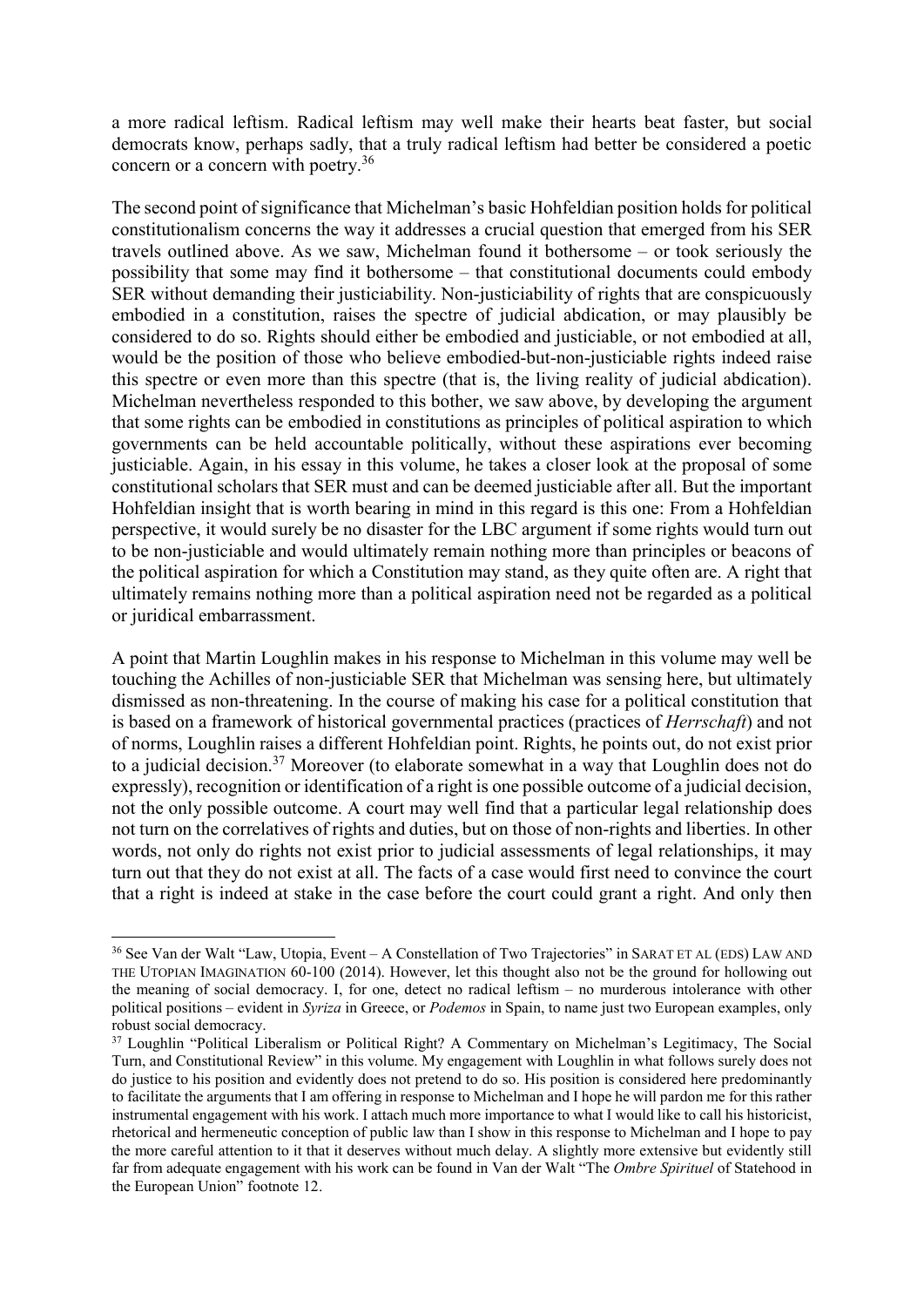does a right come into existence. Rights can thus not be considered as independent or freestanding normative entities that can guide or justify governmental action in advance.

This is a powerful insight that underlines the need to recognise the peculiar status of rights that are merely listed as constitutional rights in constitutional documents. They are evidently not rights in the strictly legal sense of the word. They are indeed little more than aspirational concepts, the interpretation of which may or may not contribute to the recognition of a legal right in some specific case of legal conflict. From this perspective, one surely need not be overly sensitive about non-justiciable SER. All one needs to release the tension that may seem bothersome here is to pay proper attention to the Hohfeldian regard for the *non-juridical status* of all "rights" embodied in constitutional documents, prior to processes and practices of adjudication. This would allow one to accept that the coherence or consistency of rights discourses, especially SER discourses, does not depend on the possibility of judicial sanction. And this is why the understanding of SER as nothing more than aspirational or facilitative constitutional language that Michelman developed in recent work, is evidently in line with the Hohfeldian sentiments that inform his work. My reason for stressing this point will become clear towards the end of this essay. For now I first wish to tighten the screws of the deconstruction of the binary opposition between political and legal constitutions that I have, I believe, already developed quite far in my reading of Michelman's work above. I will do so by turning the tables on Loughlin somewhat. I will ask the question whether the political constitution that Loughlin advocates can really be imagined effectively and forcefully today without relying very substantially on fundamental rights discourses. And I will prepare the ground for this question with recourse to an argument of Niklas Luhmann and to the elaboration of this argument in recent work of Chris Thornhill.

# IV. FUNDAMENTAL RIGHTS AND THE INSTITUTIONAL IMAGINATION OF THE MODERN STATE

When the batteries of pre-modern metaphysics finally expired, modern politics found itself in need of new and more sustainable sources of governmental power. The luxurious reliance on external or transcendent sources of power that characterised pre-modern politics thus came to give way to a search for immanent sources of power. Fundamental rights were one of the key outcomes of this search. The result was a remarkable technological invention through which power could be generated from immanent sources, now that transcendence had finally fizzled out and fused. The invention turned on a division of modern societies into a source and an object of legitimation. This internal division of itself into a source of legitimation, called *civil society*, and an object of legitimation, called the *state*, was the way in which modern society became its own source of power. A passage from *Grundrechte als Institution*, an early text of Luhmann, provides one with a striking explanation of that which came to pass here:

The necessity to provide foundations – of which the profound rootedness in the division between thought and existence cannot be discussed here – splits social reality with cleaving force into a sphere of the state and a sphere of society. The state has to justify itself to and in society. (Hegel's conception, which takes over this principle of division but inverses the foundational relation, never received a real following).<sup>38</sup>

 <sup>38</sup> NIKLAS LUHMANN, GRUNDRECHTE ALS INSTITUTION 27 (1965).

<sup>&</sup>quot;[Es ist] die Notwendigkeit der Begründung, deren tiefe Wurzeln in der Scheidung von Sein und Denken hier nicht freigelegt werdern können, die mit bohrender Kraft die soziale Wirklichkeit aufspaltet in eine Sphäre des Staates und eine Sphäre der Gesellschaft. Der Staat hat sich in der Gesellschaft und and der Gesellschaft zu rechtfertigen. (Die Auffassung Hegels, die das Trennschema übernimmt, aber das Begründungsverhältnis umkehrt, blieb ohne reale Folgen.)"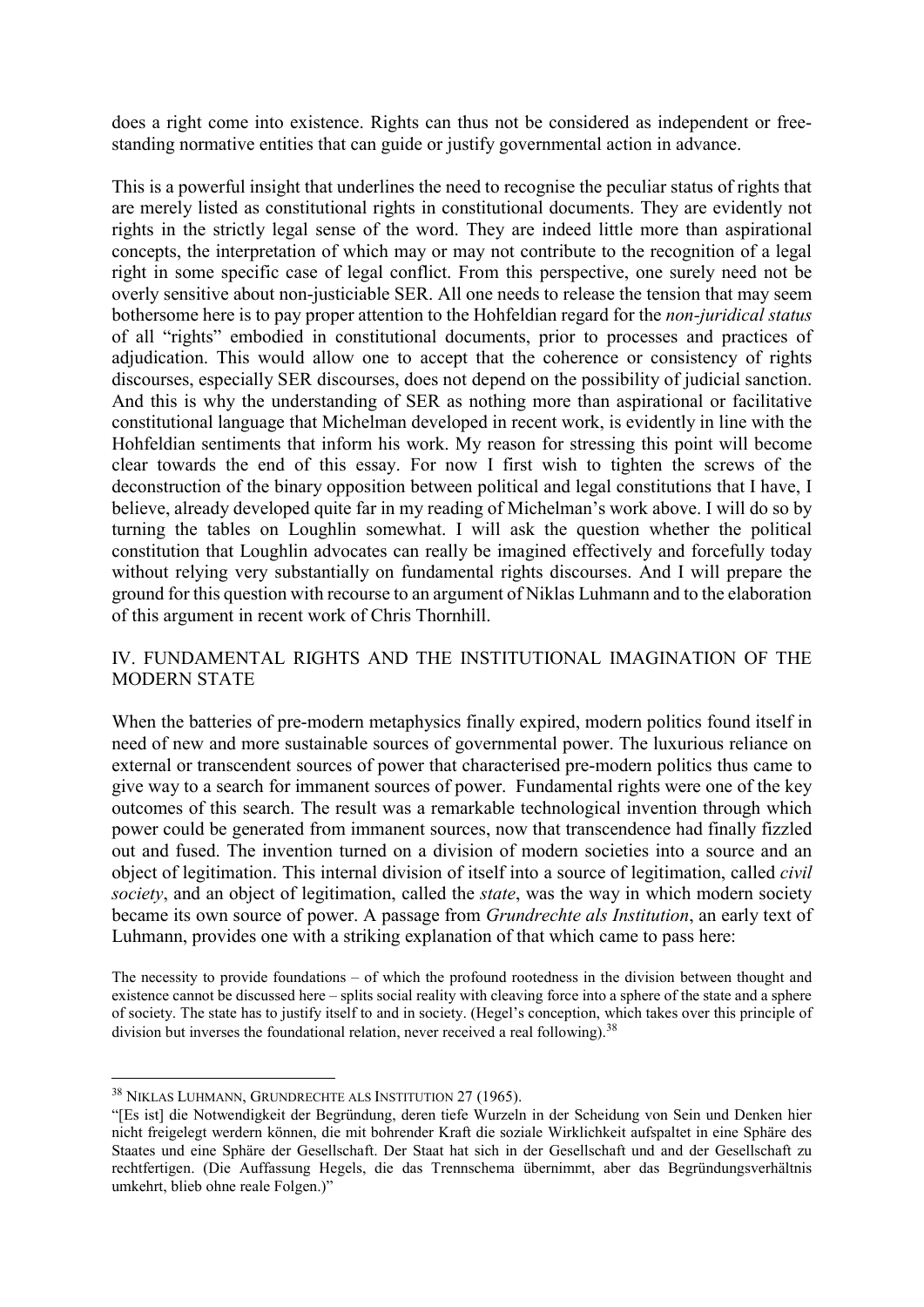In the wake of this division, the fundamental rights of citizens would effectively become the batteries from which the state would draw its power. *Grundrechte als Institution* seeks to dispel the idea that civil rights weakened or curbed the power of the state that often attaches to more facile understanding of civil rights. Civil rights became the source of legitimate state action. They constituted the self-evident parameters between which states could act and act forcefully. Sovereigns could appeal to civil rights – and claim to be acting in honour and pursuit of them – in the same way that they used to be able to appeal to God. Chris Thornhill elaborates this pivotal move in *Grundrechte als Institution* further in a powerful socio-historical narrative of the development of modern constitutionalism.39

Thornhill's narrative shows how centralised state bureaucracies emerged in the wake of or concomitant to judicial centralisation towards the end of the Middle Ages. The emergence of centralised bureaucratic government that precipitated and conditioned the rise of modern states followed in the wake of increasing reliance on the judicial powers of royal courts for relief from the perceived arbitrariness of the justice administered by seigniorial courts. The increasing role that royal courts commenced to play almost throughout Europe towards the fourteenth and fifteen centuries marked the end of the seigniorial rule that defined feudalism. Maintenance of ever-larger royal judiciaries provided legitimation for centralised taxation, centralised policing and centralised execution of justice.40 This development was the crucial dynamic in the process to which Thornhill refers as "political abstraction," the abstraction of political power from the personal and particular relations in which medieval power was embedded.

This expansion of royal power invariably went hand in hand with power struggles between monarchs and princes and generally only came about concomitant to concessionary compromises in terms of which the monarchs accepted legal restrictions and limitations of their now extended sovereignty. A telling case in point was the way the institution of the *Reichskammergericht* in the Holy Roman Empire in 1495 was not only an outcome of expanded monarchical or centralised power, but also an outcome of the demands of the German princes in terms of which they believed they could also wrest power away from the Emperor by means of an independent judiciary.<sup>41</sup> In keeping with this latter aspect of the historical shift that was taking place here, was the increasing prominence of the conception of natural or natural law limitations on the monarch's power that were embodied in the common law. The important point that Thornhill makes here, however, is the fact that this counter side to the expansion of royal power did not give personal power back to the princes. Common law restrictions on the monarch's sovereignty did not re-personalise power and thus did not limit sovereignty in a contingent historical manner. In this respect it did not, in fact, take power away from the monarch again. To the contrary, it contributed to the consolidation of royal power by extending the process of the depersonalisation of power that was taking place so as to also bring about the depersonalisation of the monarch's power and the emergence of law as *public law*. 42

In this process, argues Thornhill with reference to a thesis of J. Russell Major, the two sides of this *political abstraction* development intensified one another in a remarkable way. Contrary to the conventional wisdom that natural law or common law restrictions weakened the

<sup>&</sup>lt;sup>39</sup> See CHRIS THORNHILL, A SOCIOLOGY OF CONSTITUTIONS: CONSTITUTIONS AND STATE LEGITIMACY IN HISTORICAL-SOCIOLOGICAL PERSPECTIVE (2011).

<sup>40</sup> THORNHILL, A SOCIOLOGY OF CONSTITUTIONS, 68-76.

<sup>41</sup> THORNHILL, A SOCIOLOGY OF CONSTITUTIONS 78.

<sup>42</sup> THORNHILL,A SOCIOLOGY OF CONSTITUTIONS 109-110.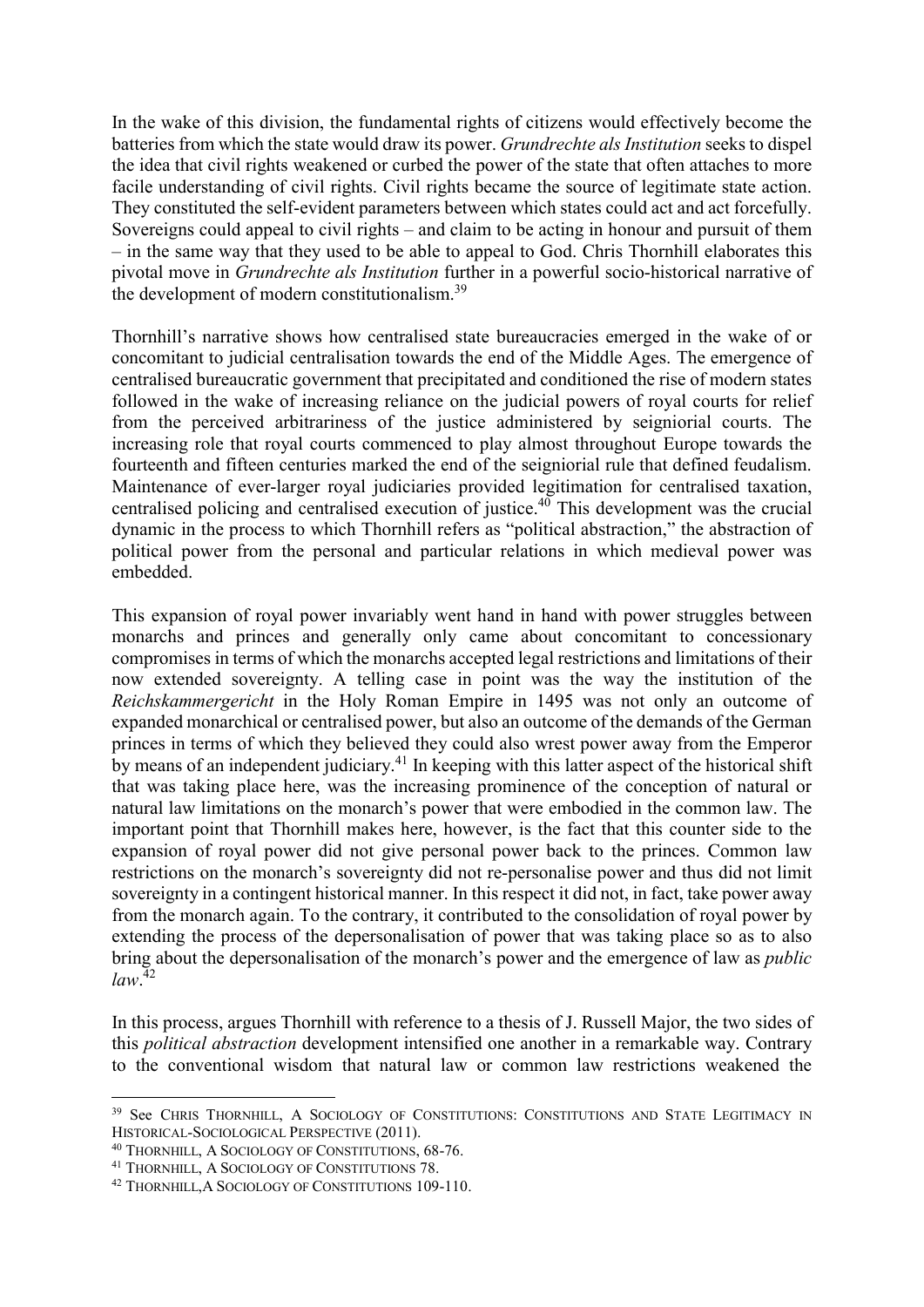monarch's power, it provided the exercise of royal power with definitional normative boundaries within the parameters of which royal power could be exercised with greater and not lesser legitimacy.<sup>43</sup> Thus did the ever-larger administration of royal justice precipitate *both* the centralisation of the Modern Age *and* the principle of universal (as opposed to particular) rights on which the legitimacy of the Modern Age came to turn. Closely connected to his instructive narrative of modern constitutionalism is Thornhill's assertion that it is towards strong states that one must look for adequate protection of constitutional rights. Twentieth century totalitarianism and fascism have inspired the libertarian identification of strong states as the major threat to constitutional rights. Thornhill argues persuasively that fascism and national socialism should much rather be understood in terms of the fatal weakening of centralised state structures towards the beginning of the twentieth century and the increasing dependence of states on allegiances with highly powerful private legal subjects.<sup>44</sup>

We have followed Thornhill's Luhmannian narrative far enough to scrutinise further the distinction between the political and the legal constitution and the contemporary demise of the former and ascendancy of the latter that Michelman invokes towards the end of his essay in this issue. Both Michelman and Loughlin sustain this distinction between the political and the legal constitution. Michelman, however, would surely not want to sustain this distinction as a pure or stable one, considering his own deconstruction of pure legality that we have traced above, that is, his own excavation of coercive political practices that ultimately sustain all normative or rights discourses. For him, we saw, the distinction between law and politics ultimately only retains its sense on the shoulders of a performative supposition that it is important to keep on drawing this distinction.

How do things stand with Loughlin on this count? Can he, in view of the insights that one draws from Luhmann and Thornhill, really consider the normativity of rights discourses significantly foreign to the historical art of government embodied in the political constitution? Are fundamental rights not par excellence *historical* inventions that allowed for new forms of power and new technologies of government?45 My sense is that Loughlin too can only sustain the distinction between the political and the legal constitution on the shoulders of a performative supposition that this distinction is possible and important. Perhaps his ultimate point is very similar to the one Michelman makes with regard to American constitutional democrats. British constitutional democrats can only remain *British* constitutional democrats as long as they sustain the aesthetic sense that their constitution is the product of the art of government and the sediment of centuries of good political practice, and not the reflection of abstract legal or human rights norms, notwithstanding the fact that few of them would want to see their fine art and practices of government take leave of these legal norms today.

What I hope to have shown in this and in the previous section with regard to Michelman's profile as a left-leaning liberal constitutional theorist (Section III) and with regard to the institutional imagination of the modern state (Section IV), is the irreparable porosity of the

 <sup>43</sup> THORNHILL,A SOCIOLOGY OF CONSTITUTIONS 87, 103-110.

<sup>&</sup>lt;sup>44</sup> Cf. Thornhill "Towards a historical sociology of constitutional legitimacy" 37 THEORY AND SOCIETY 161, 188-195 (2008). Cf. also A SOCIOLOGY OF CONSTITUTIONS, *supra* note 97, 252-326.

<sup>&</sup>lt;sup>45</sup> The argument that I have distilled here from Luhmann and Thornhill can also be made with reference to the hermeneutic tradition and the emphasis of this tradition on rhetoric as the source of all normativity. I believe the emphasis on the historical art and practices of good government that underpins Loughlin's concern with the political constitution is closely related to this hermeneutic emphasis on the art of rhetoric (as articulated in the history of the study of rhetoric from Aristotle to Renaissance Humanism) as the source of all normative deliberation. See Van der Walt "The *Ombre Spirituel* of Statehood in the European Union" fn. 12 for a further reflection and some references to both Loughlin and the hermeneutic/rhetoric tradition.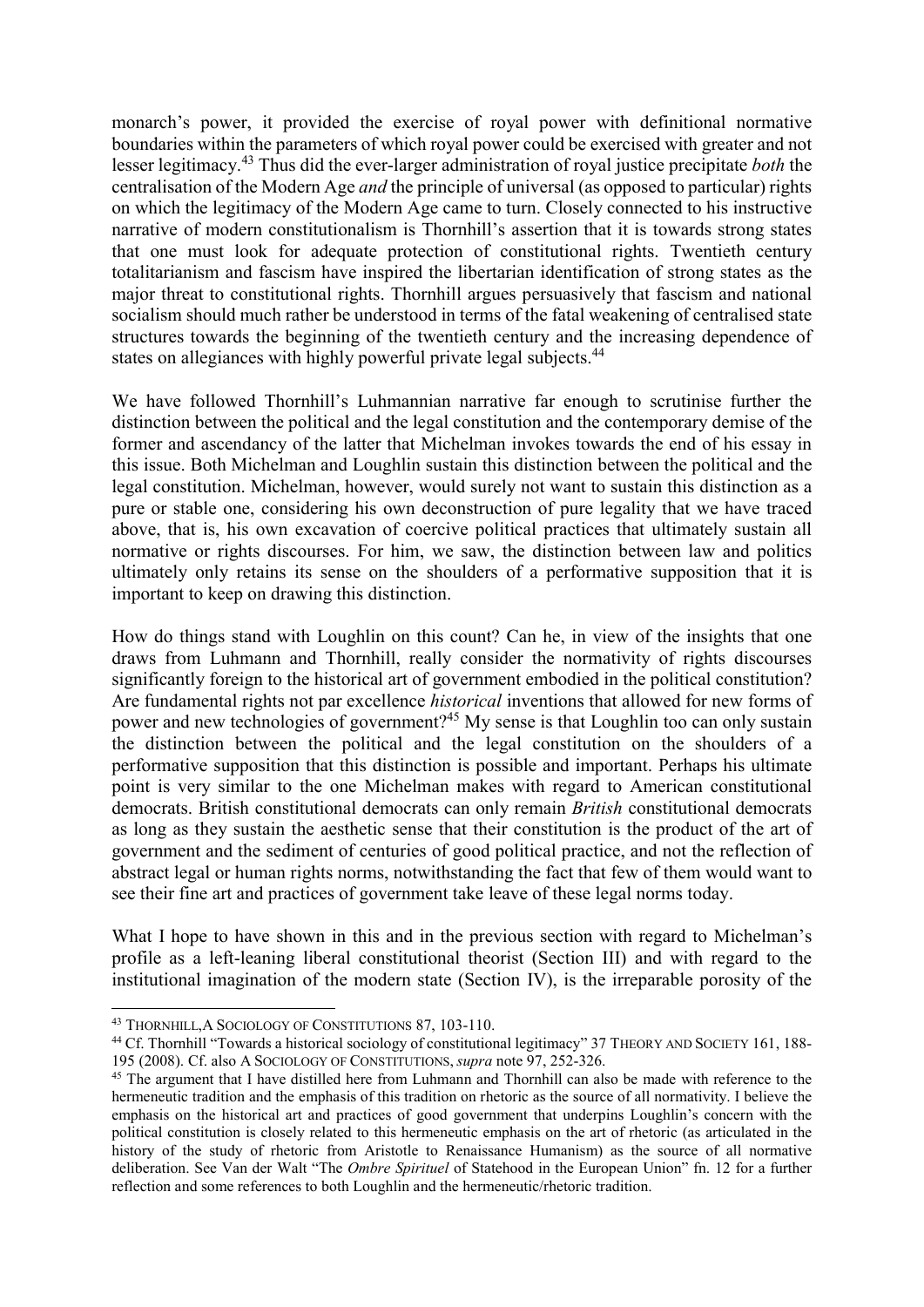distinction between the legal and political constitutions with which Michelman and Loughlin take issue in their respective contributions to this volume. It is hardly possible to give categorical priority to either of them in the context of modern and postmodern constitutional democracies. In the modern state, the prioritisation of either the legal or the political constitution would have to make so many concessions to the other that they would end up coming across as the same thing that is being looked at from different angles for purposes of stressing a range of aesthetic or cultural differences. This is surely only the beginning of a discussion and not its end, but I wish to leave things here for now in order to first consider how continental Europeans may want to respond to an LBC x SER argument today. The significance and aim of the deconstruction between the political and legal constitution that I have offered here should become clearer towards the end of the discussion of SER in Europe that follows now.

### V. THE FATE OF LBC X SER IN THE EUROPEAN UNION

Let us pick up the discussion again with Luhmann's passage regarding the self-foundation of modern societies quoted above. Crucial elements of the historical context that determine the fate of SER in the EU today can be illuminated well with reference to the split between the state and civil society with which Luhmann takes issue in this passage. However, the intriguing aspect of Luhmann's articulation of the crucial dynamics of modern legitimation does not only consist in the ingenious way in which he portrays civil rights as the sustainable source of modern power that literally liberates power from relying on non-sustainable or alreadyexhausted external or transcendent sources. It also consists in the way Luhmann acknowledges that Hegel already articulated this scheme of division (*Trennschema*) but in an inverse fashion. Luhmann does not elaborate the point further, but it is important to understand well what he is alluding to. For Hegel, the dynamics of modern legitimation also consisted in the relation between state and civil society, but for him, the state was the source of legitimation and civil society the object of legitimation. At issue here is the thesis that Joachim Ritter articulated brilliantly in his essay on Hegel and the French Revolution.<sup>46</sup> Hegel regarded the modern state as the embodiment and guardian of the ideal of moral autonomy that inspired the French Revolution. For Hegel the state remained responsible for preventing the reduction of moral autonomy to economic liberty in modern societies, and he masterfully portrayed the potential of civil society to reduce moral autonomy to economy liberty and to ultimately destroy moral autonomy completely. For him it was the duty of the state, as guarantor of Kantian morality, to prevent this from happening.<sup>47</sup>

Hegel was not followed, observes Luhmann in passing, and here too he is undoubtedly right. The development of nineteenth century liberal constitutionalism in Germany (but also in the United States) would ultimately end with the triumph of economic liberties over a broader Kantian understanding of moral liberty.<sup>48</sup> From this triumph of economic liberty over Kantian moral autonomy at the end of the nineteenth century it was but a short step to the twentieth century reduction of constitutional liberty to economic liberty in the conservative ordo-liberal economic thinking of a group of theorists that became known as the Freiburg School. The ordoliberal turn in constitutional thinking indeed took economic liberty as the deontological or moral base of modern societies and turned it into its sole constitutional principle (thus turning

 <sup>46</sup> Joachim Ritter "Hegel und die französische Revolution" in RITTER, METAPHYSIK UND POLITIK 183–255 (2003). <sup>47</sup> For a more extensive exposition of Hegel's critique of civil society, see VAN DER WALT, THE HORIZONTAL EFFECT REVOLUTION 275-281.

<sup>48</sup> For a more extensive exposition of this history, see VAN DER WALT, THE HORIZONTAL EFFECT REVOLUTION 37-84.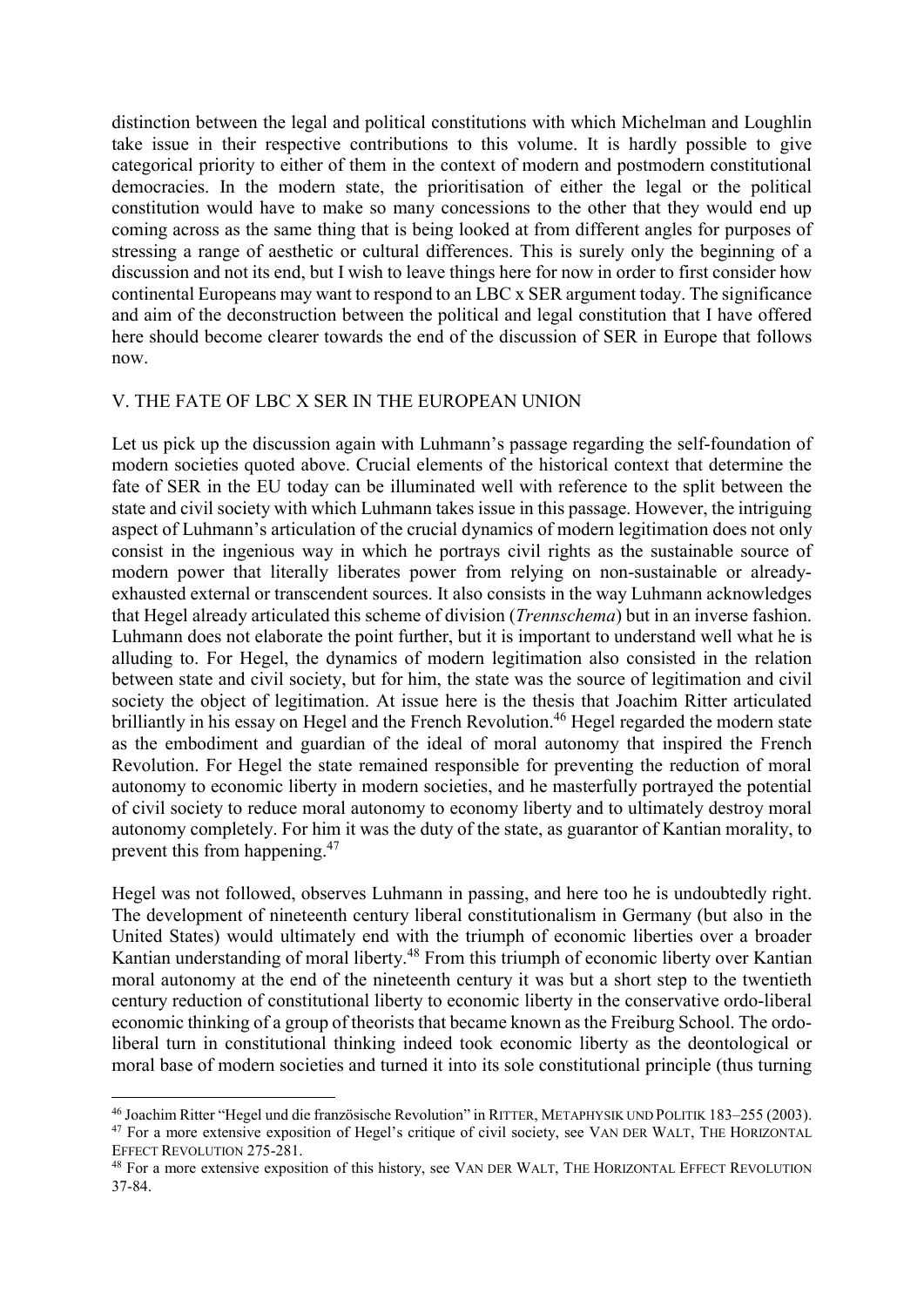constitutional law into competition law). And it is this ordo-liberalism that became the main framework of thinking embodied in the European Treaties and ultimately came to inform what many observers consider a privileging of economic liberties in the jurisprudence of the European Court of Justice (ECJ).<sup>49</sup>

The reduction of a broader framework of moral autonomy guarantees to a narrower set of economic liberties is pointedly captured by Dieter Grimm in the following assessment of the tensions that are current today between the ECJ and the German Federal Constitutional Court (GFCC):

[D]ivergences between EU and national fundamental rights norms increase by the day as integration marches ahead. The tendency of the ECJ is to review national law strictly, while treating EU law generously. Economic freedoms tend to enjoy more weight in the ECJ's jurisprudence than personal and communication rights. The opposite is the case in the jurisprudence of the GFCC. Whether this will change now that the Charter of Fundamental Rights of the EU has come into force, and with the impending accession of the EU to the European Convention of Human Rights, remains to be seen. In the meantime, however, this will remain a field in which the GFCC has to guard over national concerns.<sup>50</sup>

Many analysts of judicial developments in the EU would certainly not hesitate to identify the *Laval* and *Viking* series of judgements of the Court in 2007 and 2008 as the apex of the ECJ's reduction of a broader fundamental rights framework to a framework of economic liberties that Grimm brings to the fore here.<sup>51</sup> In the eyes of many, the ECJ earned for itself the reputation of a *Lochner* court with these judgements.<sup>52</sup> One need not suggest that the Court has branded itself for perpetuity with a series of judgments passed within a very short span of time in 2007 and 2008, but the parallel to *West Coast Hotel Co. v. Parrish*<sup>53</sup> – the USSC judgment that signalled the end of the *Lochner* era in the United States after more than 30 years – has surely not passed through Luxembourg yet. For all practical purposes, EU citizens must therefore still consider themselves stuck in the *Laval* and *Viking* era of the ECJ, that is, the era of *Lochner* in *Luxembourg.* And it is with this context in mind – and in the hope that Europeans will not have to wait till the 2030s before *West Coast Hotel Co. v. Parrish* comes to Luxembourg – that one should consider the implications of Michelman's LBC x SER argument for the European Union.

To be sure, Michelman himself gives us a clue to the kind of thinking that might ensue here. He acknowledges that constitutionalised SER may well come to backfire in climates of neoliberalisation.<sup>54</sup> It is worthwhile quoting him in full for purposes of setting the scene well for the response that is due here:

 <sup>49</sup> See VAN DER WALT, THE HORIZONTAL EFFECT REVOLUTION 246-251.

<sup>50</sup> Translated from Dieter Grimm, "Prinzipien statt Pragmatismus" FRANKFURTER ALLGEMEINE ZEITUNG*,* 6 February 2013.

<sup>51</sup> EU: Case C-341/05 [2007] (Laval); EU: Case C-438/05 [2007] (Viking); EU: Case C-346/06 [2008] (Rüffert); EU: Case C-319/06 [2008] (Luxembourg).

 $52$  The realisation that something had gone seriously wrong here even dawned upon market-friendly European technocrats such as Mario Monti. See the PROPOSAL FOR A DIRECTIVE OF THE EUROPEAN PARLIAMENT AND OF THE COUNCIL ON THE ENFORCEMENT OF DIRECTIVE 96/71/EC CONCERNING THE POSTING OF WORKERS IN THE FRAMEWORK OF THE PROVISION OF SERVICES, Brussels, 21 March 2012, 5: "Professor Monti . . . recognised that the controversy fuelled by the rulings 'has the potential to alienate from the Single Market and the EU a segment of public opinion, workers' movements and trade unions, which has been over time a key supporter of economic integration'. He further added that 'the Court's cases have exposed the fault lines that run between the Single Market and the social dimension at national level.'"

<sup>53</sup> 300 U.S 379 (1937).

<sup>&</sup>lt;sup>54</sup> It is not necessary to go into the distinction between the neo-liberalism that Michelman invokes and the ordoliberalism that is often identified as the foundational thinking that informs the EU Treaties and the jurisprudence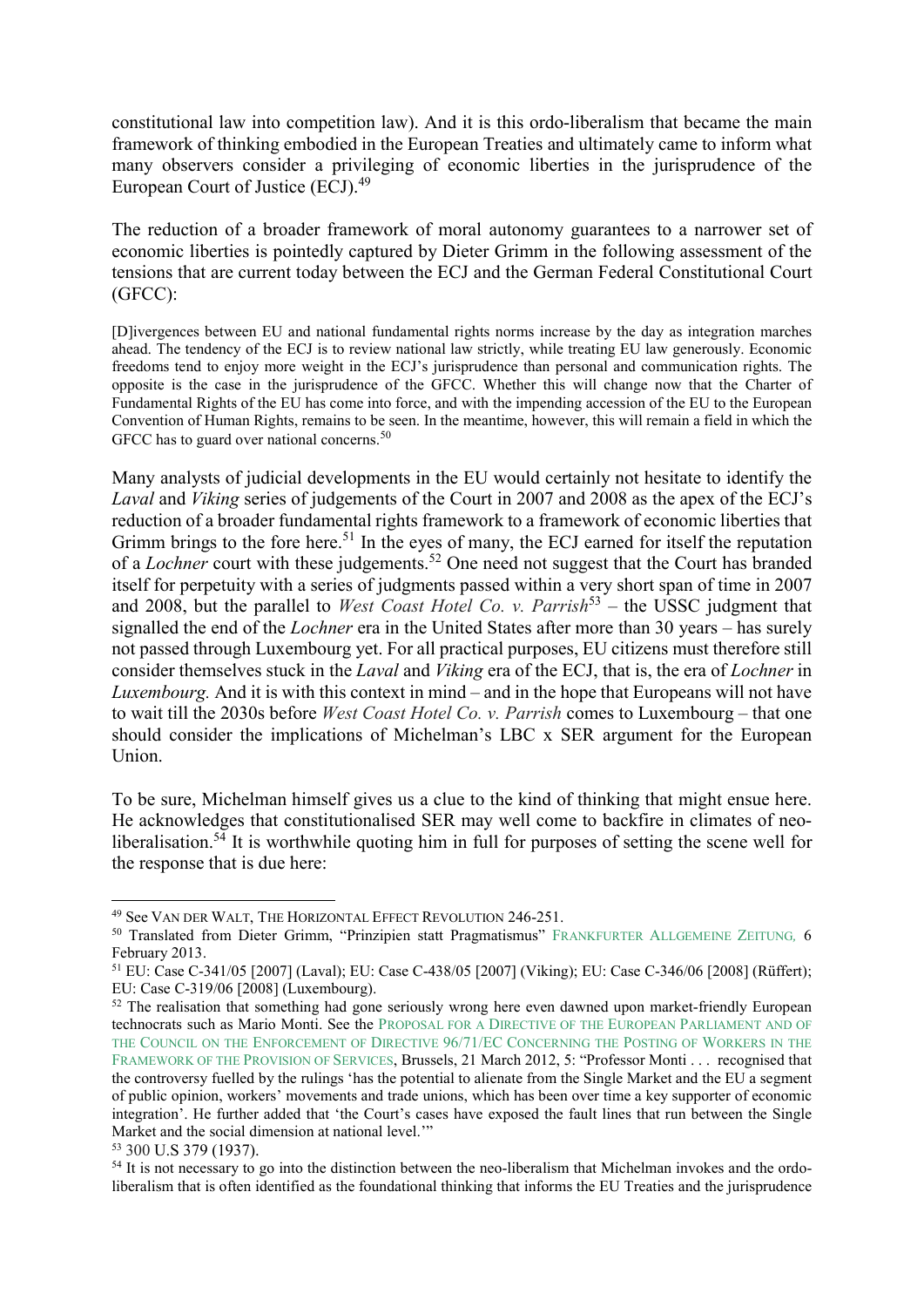It is also possible, of course, with regard to any class of rights or claims you might think of, that by constitutionalizing it you take the risk that the institutions of the second proceduralization will read the right adversely to the very sort of institutional outcomes you hoped it would promote. (And maybe constitutionalized SER, in today's neoliberalizing climates, stand at especial risk of that kind of backfire.<sup>55</sup>

The recognition of the right to strike as a fundamental right in *Laval* and *Viking* surely backfired, some will say.<sup>56</sup> The ECJ's recognition of this right more or less killed it, will be the deep sentiment of many in this regard. Those who indeed believe this to be the case will surely have reason to ask whether the constitutionalisation of SER is desirable when such constitutionalisation can so easily backfire so badly. And of course, as Michelman points out well, this backfiring can take place as easily with the constitutionalisation of any other right, not only of SER. So that leads us to serious questions regarding constitutionalisation as such. Should one not rather forgo LBC, not only when conjoined with SER, but LBC as such, always? Loughlin may well think the LBC batsman looks rattled here and that the political constitution bowler<sup>57</sup> – a chap from the sceptred isle? – looks close to claiming a wicket. Well, if LBC batting can only be done in the way the ECJ batsmen have been doing it in *Laval* and *Viking*, many social democrats will indeed hope that someone will come to bowl them out soon. The Germans are surely not known for their bowling, but they have been shaving ECJ stumps a couple of times lately and may just get their line and length right one of these days. And who knows, they may then come to realise that they themselves started the kind of LBC batting that is resented here, and also begin to refrain from it. We shall see below that it is indeed in Germany where the trouble started.

There is another kind of LBC batting, however, and it is doubtful whether the Brits, the Germans, the Americans or anyone else from the celebrated grounds of constitutional democracy, would really want these other batsmen to lose their wickets. At issue is a kind of LBC batting that all constitutional democrats can always accept as cricket. To rephrase: there is a kind of LBC practice that may well satisfy both the legal constitution and the political constitution teams, so much so that the difference between them becomes negligible in this respect. And it is in this regard that I wish to respond briefly, in conclusion, to Mark Tushnet's question in this volume regarding the institutional imagination that may make LBC, LBC x SER included, acceptable and workable; not only to both political and legal constitutionalists, but also to all constitutional democrats at all times; not just to social democrats at some times and then to libertarian democrats (assuming for the moment this is not a complete oxymoron) at other times.

The discussion of the fate of SER in the EU above confronts one with the reality of an ordo- or neo-liberal politics that hides itself behind pretensions of legal interpretation. Considered from this background, the need to understand well what is at stake in Michelman's and Loughlin's respective explorations of and associations with legal and political constitutions should be very clear. As we saw above, legal and political constitutionalists would appear to look at the same thing from different angles. But I would like to believe that neither of them has an interest in the obfuscation of the difference between law and politics for purposes of surreptitious promotions of political programmes. I would like to think that both of them have a very real

<u>.</u>

of the ECJ. For a discussion of the difference elsewhere, see VAN DER WALT, THE HORIZONTAL EFFECT REVOLUTION 246-252.

<sup>55</sup> Michelman "Legitimacy, the Social Turn, and Constitutional Review", footnote 79.

<sup>56</sup> A. C. L. Davies, "One Step Forward, Two Steps Back? The Viking and Laval Cases in the ECJ," 37 INDUSTRIAL L. J. 126–148 (2008).

<sup>&</sup>lt;sup>57</sup> "PC bowler" would not have been a good acronym, I think.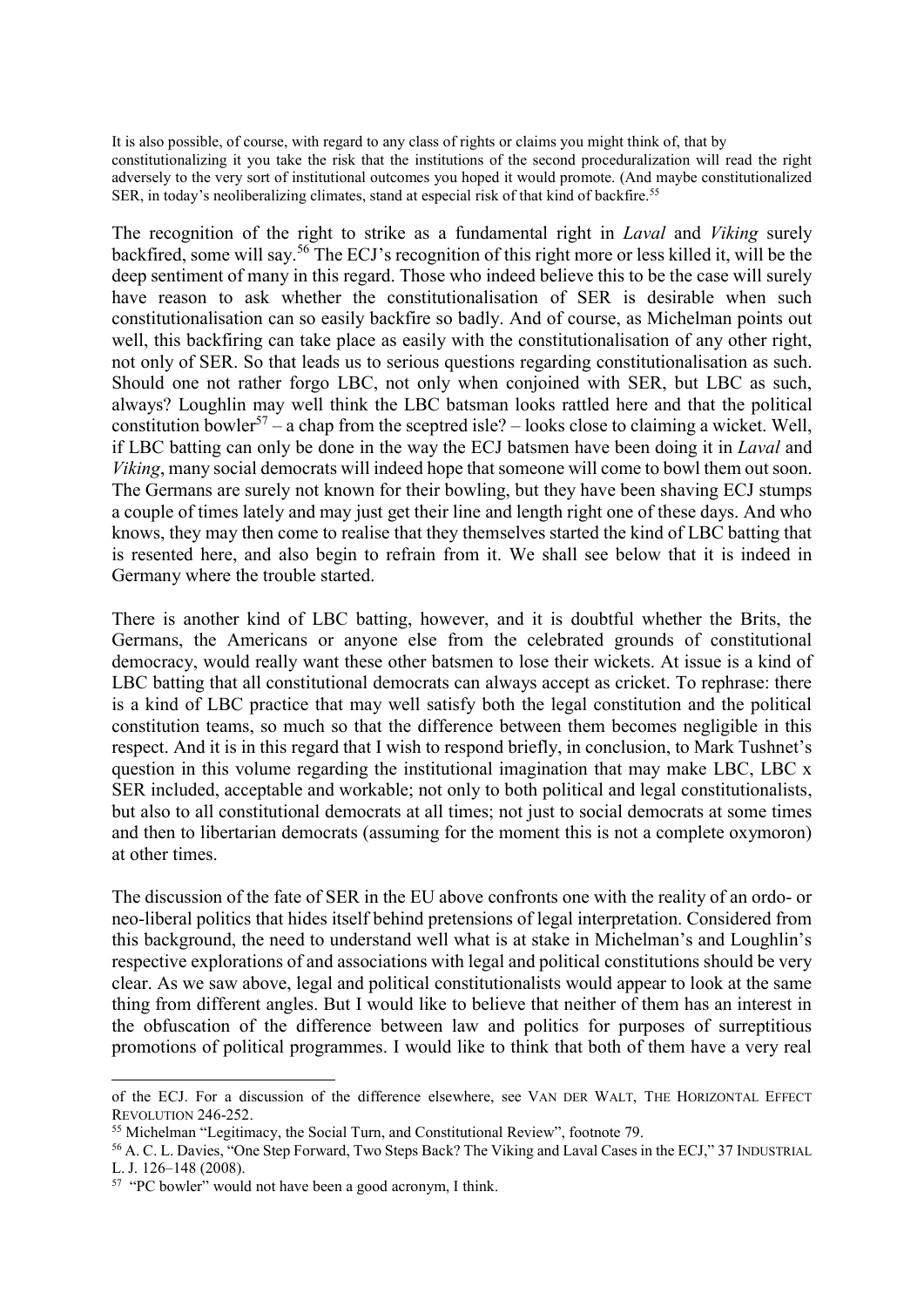interest in a retaining a sound distinction between law and politics – by way of a Kelsenian presupposition or in whatever other way they may prefer – notwithstanding their awareness of the ultimate instability of this distinction. I would like to think that both legal and political constitutionalists would ultimately wish to see politics practised *as politics* under the auspices of *political* institutions, and not in legal institutions under cover of law. I would like to believe both would like to understand law – again, as far as this is feasible – as an occasional and preferably rather exceptional external check on politics, and not just another regular form of politics. I think one can say this of both Michelman and Loughlin, and surely also of Tushnet, whose call for a more concrete imagining of LBC x SER will now receive attention. I fear I will not be offering Tushnet anything new, but something that has been around for a while before it started fading from memory in the second half of the 20<sup>th</sup> century. Moreover, that which I have to offer, he would probably find, does not differ much from the weak form judicial review that he himself considers appropriate for the review of both SER guarantees and classical constitutional liberties.

### VI. CLASSICAL CONSTITUTIONAL REVIEW AND CONSTITUTIONAL DEMOCRATIC EXPERIMENTALISM

Let us return to Michelman's description of the experimental way in which the justiciability of SER can come to work. He describes it, we saw above, as an initially tentative process of benchmarking in the course of which judiciaries can eventually come to tighten the screws on governments with reference to standards of compliance that have emerged clearly enough to warrant such tightening of screws. This description envisages a kind of dialogue between courts and governments, but does not pay specific attention to the institutional settings and structures along the rails of which this dialogue might proceed; hence Tushnet's fair call for a more specific institutional vision of this process, in his response to Michelman in this volume.<sup>58</sup> I will draw my response to Michelman to a close now, by also offering some response to Tushnet's call, and, to repeat somewhat, I trust Tushnet will sense that my response resonates in many respects not only with the thoughts that he offers in this volume, but also with thoughts that he has articulated elsewhere.<sup>59</sup>

Let us return to *Lochner.* The dismay which *Lochner* caused in American jurisprudence does not only concern the fact that the majority opinion of Justice Peckham sought to impose Herbert Spencer economic thinking on the people of the state of New York, as Justice Holmes' dissent pointed out.60 It also concerns the *manner* of judicial review that allowed for this imposition. This manner of judicial review turned on substantive readings of the United States Constitution that attributed to constitutional clauses a very specific meaning that was far from self-evident. It came to be known as *substantive due process.* The substantive due process review in *Lochner*  happened to entail an endorsement of laissez-faire economics, but the method of review could also have come up, at another time, with a very different substantive reading of the Constitution – entailing, perhaps, a very robust defence of some or other communitarian regulation of society for purposes of striking down liberalising legislation. The problem with substantive due process judicial review should therefore not be located in specific outcomes of judicial decisions that may "backfire on one's expectations," as Michelman puts it, for the extent to which substantive due process review will backfire on some expectations could surely be

 <sup>58</sup> Tushnet, "Questions About Michelman's Second Proceduralization" in this volume.

<sup>59</sup> See especially Cf. Tushnet, "State Action, Social Welfare Rights, and the Judicial Role," 3 CHICAGO JOURNAL OF INTERNATIONAL LAW 435-453 (2002), Tushnet, "The Issue of State Action/Horizontal Effect in Comparative Constitutional Law," 1 INT'L J. CONST. L. 79-98 (2003). 60 See *Lochner v New York* 198 U.S. 45, 74 (1905).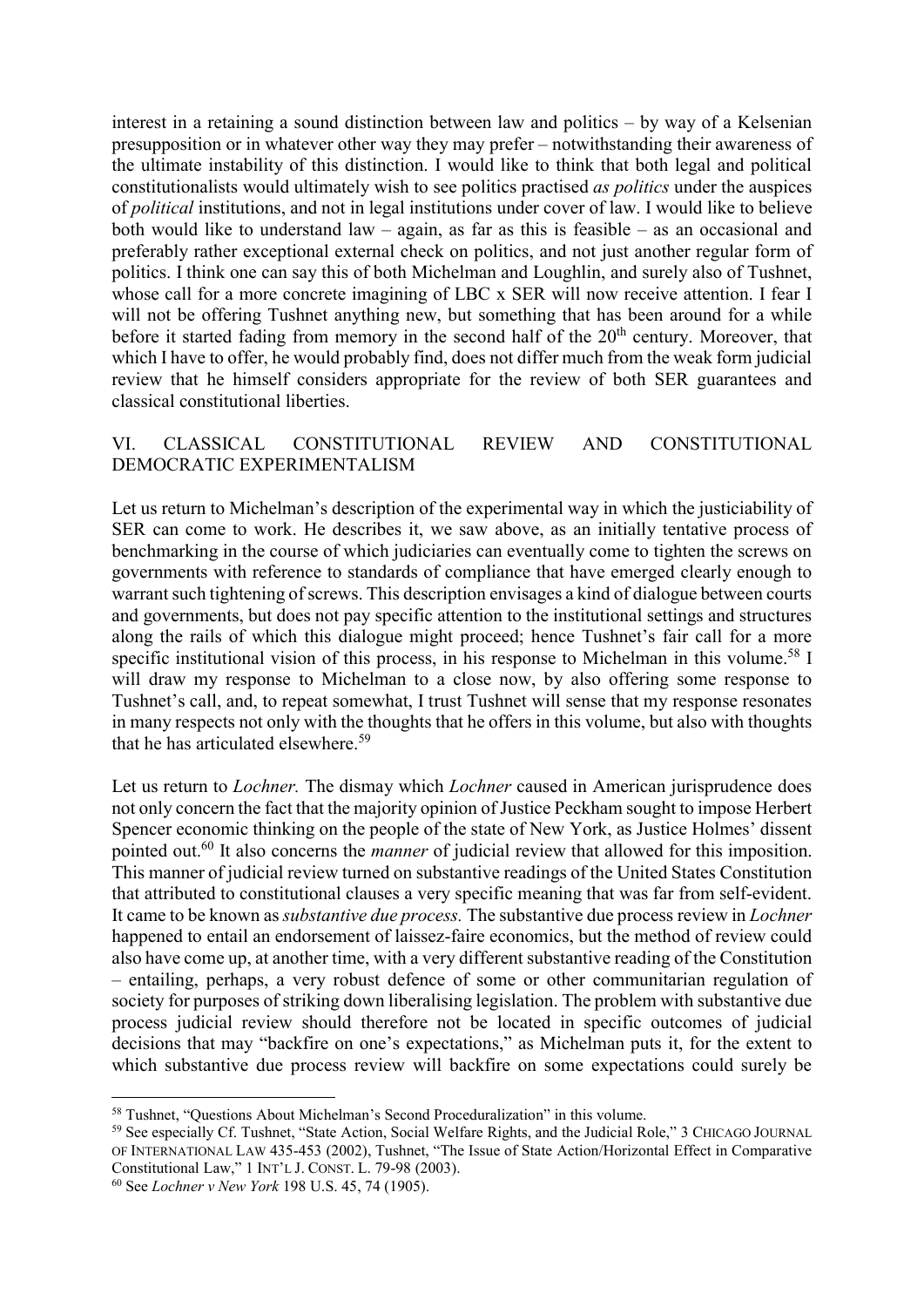counted as annulled by the extent to which it will surely conform with others. The problem that pertains to substantive due process concerns the more fundamental question whether judiciaries should command the prerogative to backfire on or meet with expectations by passing judgment on matters that constitutional *democrats* may want to consider the exclusive prerogative of democratically elected governments.

The problem, in other words, is the juristocratic usurpation of sovereignty that Michelman himself emphasises as one of the two legs (usurpation and abdication) of the "standard worry" that kicks in when the justiciability of SER is at stake. It is this *usurpation* of democratic sovereignty – more than everything else, more than the incidental promotion of market liberalism – that should be bothering one when the *Laval* and *Viking* judgments of the ECJ move one to talk about the era of *Lochner* in *Luxembourg*. The story of how the ECJ came to this substantive due process *Lochnerisation* of European judicial review need not be told fully here, but will be touched upon in a moment. However, the question that we first need to ask in response to Michelman's exploration of the LBC x SER arguments that constitutional scholars have been proposing lately, is this: Would constitutional *democrats* not want to make sure that the experimental benchmarking and eventual tightening of the screws that these scholars propose as a circumspect way into proper justicialisation of SER – and thus as the way towards securing the fourth domino of LBC x SER – exclude and banish from this process every hint of substantive due process review? Michelman himself would seem to suggest this is not possible. Constitutionalisation of SER may still come to backfire on one's expectations in "today's neoliberalizing climates," he says, notwithstanding the circumspect entry into the project of LBC that this experimental benchmarking proposes as a possible way forward. The tentative and experimental benchmarking and eventual tightening of the screws on government that Michelman has outlined so carefully, do not seem to exclude the possibility of very substantive "neo-liberal" back-firings, suggests his footnote 79. If so, a constitutional democrat would surely want to stay clear of this whole process. He or she will still detect too much scope for *Lochnerisation* here, albeit a kind of slowed-down (and therefore more effectively surreptitious?) *Lochnerisation*.

The question remains whether the entry into LBC x SER that Michelman describes can be imagined in a way that would render his footnote 79 redundant. I would like to suggest it can, and pretty much without reinventing the wheel at that. The easiest way of unpacking my suggestion is to briefly retrace the development in European judicial review that eventually got the ECJ locked into *Lochnerisation* in *Laval* and *Viking.* The story starts with the GFCC's celebrated *Lüth* decision in 1957.<sup>61</sup> This decision introduced a new kind of judicial review procedure into German constitutional jurisprudence that was very similar to the kind of balancing of interests that one would typically find in private law adjudication. The *Lüth* court referred to the *schonendste Ausgleich* or *balancing* of competing values in this regard. This new kind of review – judicial balancing – drew much criticism from German constitutional scholars over the years. One of the points of critique that would be levelled at it concerned its inevitable lack of transparency, considering that it invariably concerned the balancing of incongruous concerns that afforded one no clear basis for meaningful comparison.

The bottom line was that competing values such as equality and liberty or personal dignity and freedom of expression do not provide one with a basis of comparison. Balancing in any strict sense of the word is simply not possible when such tensions are at issue. What really happens in such processes of so-called balancing, remains enveloped in darkness as Matthias Rüffert

 <sup>61</sup> BVerfG 7, 198 (1958).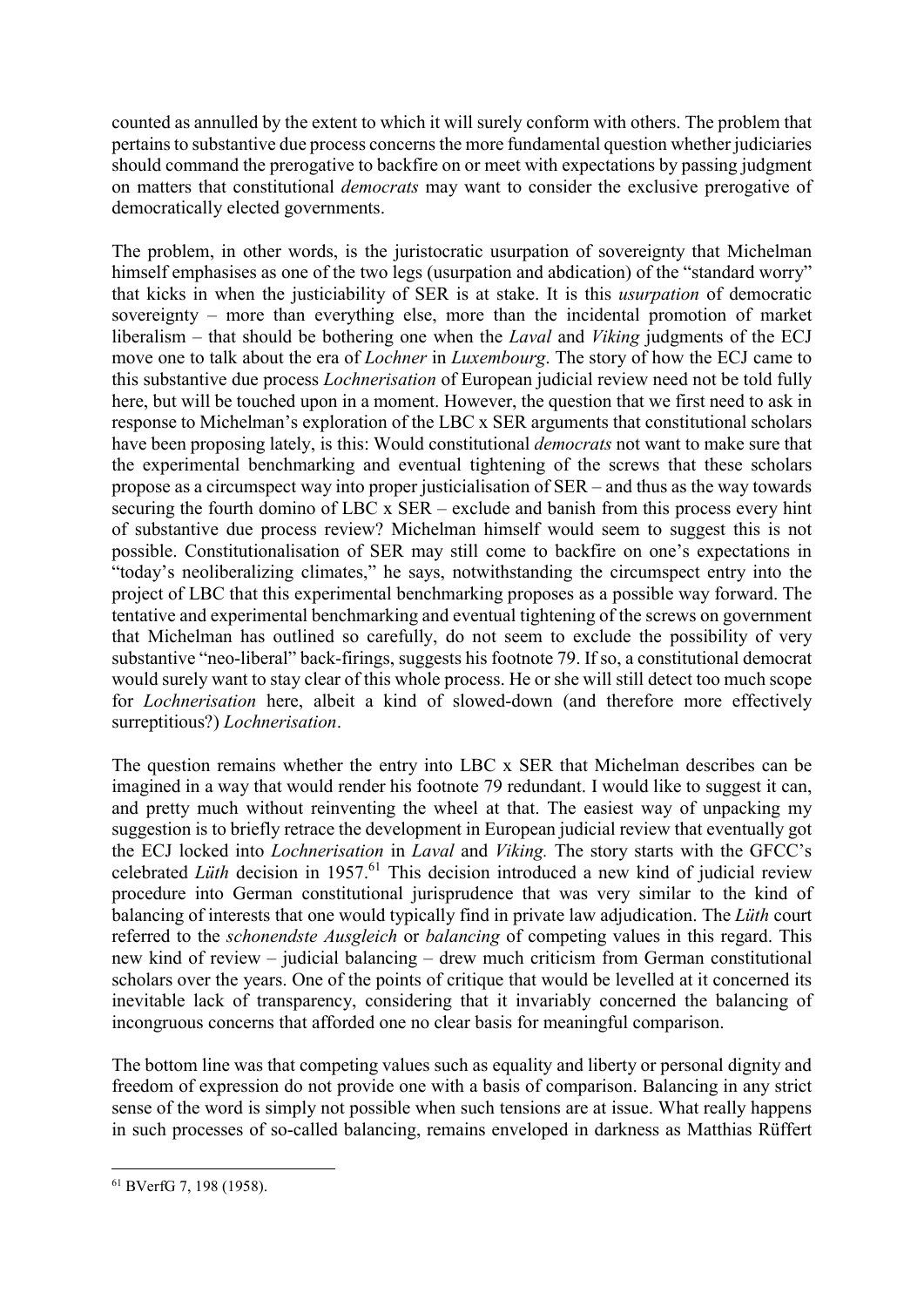puts it well – *[w]ie es zur Rückumwandlung der objektivrechtlichen Ausstrahlungswirkung in ein subjektives, verfassungsbeschwerdefähiges Grundrecht kommt … bleibt im Dunkeln.*<sup>62</sup> And it is under cover of this darkness that judicial usurpations of sovereignty take place. Ernst-Wolfgang Böckenförde described the shift from democratic to judicial law-making that this kind of balancing makes possible with much lucidity in his critique of the jurisprudence in *Lüth.*<sup>63</sup>

A very real line leads from *Lüth* to *Laval*, for *Lüth* made a huge career in Europe, both in the national jurisdictions and in the supra-national jurisdictions of the ECJ and the ECHR. And it does not take much imagination to understand that the line from *Lüth* to *Laval* can be traced – somewhat constructively, granted – to *Lochner. Lüth* effectively introduced *Lochnerian* substantive due process into European judicial review and it is this substantive due process that underpinned the balancing of the right to strike (Article 28 of the Charter of Rights) with the freedom of resettlement and reflagging (Articles 43 and 49 TEC, now Articles 49 and 56 TFEU) in *Laval* and *Viking.* If this kind of substantive due process is to be avoided in future, European judges would have to return to the classical proportionality test with which Europe's national constitutional courts generally used to review the legislation of their parliaments. And it is this return to classical conceptions of proportionality review that I also wish to offer as a way out of Michelman's footnote 79. This is also the response that I would like to offer to Tushnet's call for a more concrete institutional framework that might make LBC x SER arguments work (for everyone at all times). Nothing new need be invented, but an imaginative memory of how things used to work before the malaise of judicial balancing infected 20<sup>th</sup> century constitutional review procedures is badly needed here.

In what way does the classical proportionality test offer us an escape from substantive due process and a restoration of democratic sovereignty, *without forfeiting the whole LBC project*? The three legs on which the test stands evidently envisage the greatest possible leeway for democratically elected governments to exercise their democratic right to govern. It subjects this right to elementary checks that these democratically elected governments can imagine as welcome support for any attempt to govern well, and not as some kind of limitation on the right to govern. This is surely how one can understand the *appropriateness* (broad reconcilability with liberal democratic principles), *rationality* (means-ends correlations) and *necessity* (least intrusiveness) requirements of the test, as I explain more extensively elsewhere.<sup>64</sup> Perhaps the most important element of the test is the fact that it cannot be applied in the absence of democratic legislation (or constructive legislation). It does therefore not allow for the abstract and obscure "balancing" of values that cannot be balanced, for the scope of their scrutiny is limited to examining the way parliamentary majorities have *decided* – through a simple procedure of voting that testifies to its own groundlessness<sup>65</sup> – *exactly that which cannot be balanced*. Had the *Laval* and *Viking* court considered itself bound to parliamentary legislation in this way, the outcome of these cases would have been drastically different, for they would have had to consider themselves bound to Member State law and legislation that allowed the

<sup>&</sup>lt;sup>62</sup> MATTHIAS RUFFERT, VORRANG DER VERFASSUNG UND EIGENSTANDIGKEIT DES PRIVATRECHTS: EINE VERFASSUNGSRECHTLICHE UNTERSUCHUNG ZUR PRIVATRECHTSWIRKUNG DES GRUNDGESETZES 67 (2001).

<sup>63</sup> Böckenförde, "Grundrechte als Grundsatznormen," DER STAAT (1990): 25: "Es volzieht sich ein gleitender Übergang vom parlamentarischen Gesetzgebungsstaat zum verfassungsrechtlichen Jurisdiktionstaat."

<sup>64</sup> See VAN DER WALT, THE HORIZONTAL EFFECT REVOLUTION 361-399.

<sup>65</sup> For a more extensive discussion of this point, see Van der Walt "The *Ombre Spirituel* of Statehood in the European Union".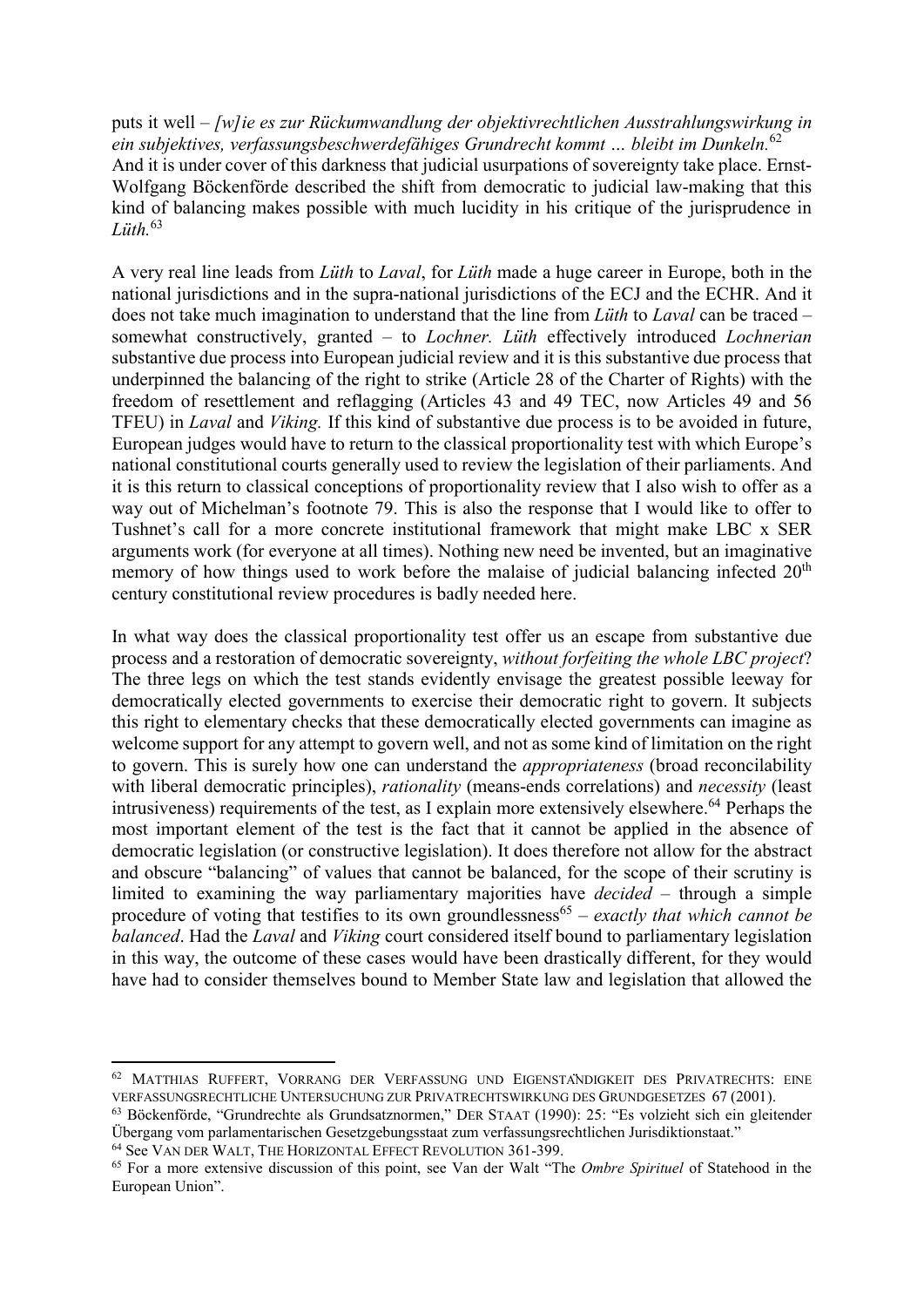strikes in these cases, considering that the European Parliament had not yet passed legislation amended or abrogated applicable Member State law or legislation.<sup>66</sup>

The classical proportionality test explained above allows one to imagine justiciability of SER on the basis of a sound progression of "tentative benchmarking" and eventual "tightening of screws on government" in a way that renders Michelman's footnote 79 redundant. It allows for the experimental judicial review with which the fourth domino of LBC x SER might be secured, but not for one in which judiciaries perform some of the most critical steps in the experiment on their own. It requires that judges largely restrict their part in the process to double checking the results of experiments performed in Parliament. Perhaps one should change Michelman's description of the experiment somewhat. Judiciaries should never tighten the screws "on government." They should simply check whether the screws of government are well tightened. And if they find that they are not, they should send the product back for the screws to be tightened again, and again if necessary. They should never be tempted by the idea that they have the tools for doing the tightening themselves.

Michelman may already have sensed what is at stake here in 1979 when he endeavoured to base constitutional protection of the poor on Ely's "representation-reinforcing" arguments. In the end, however, he questioned the feasibility of the project because of a "Hohfeldian" concern that courts can hardly forge remedies of this kind in the absence of legislation. This is how he phrased his caution:

[T]he duty [to ensure a social minimum nevertheless] seems to be one that courts acting alone cannot or ought not undertake to define, impose and enforce. Indeed, the texts themselves would hardly tolerate judicial enforcement in the face of legislative passivity.<sup>67</sup>

Activation of the Fourteenth Amendment requires more than "the purely quiescent state," he added, "it requires positive "making or enforcement of laws." But we have seen above that this is not the way Michelman generally interpreted Hohfeld over the years. Indeed, he already recognises the "moribund" status of that "letter" (this interpretation of Hohfeld) in 1969.<sup>68</sup> What really bothered Michelman here was much rather the Rawlsian concern – the concern that Rawls articulated at the time but dismissed later – that judiciaries should generally not fare onto the unfathomable oceans of government on their own. They should wait for government to invite them on board the ship of governance for purposes of essential safety checks. That is how they take part in the journey of sovereignty.

Seeing matters in this way may require that we perhaps reconsider the phrase "Legitimation by Constitution" in the context of judicial review. Perhaps LBC should be exchanged for DLBC – *Delegitimation by Constitution* – when justiciability of SER or any other "right," for that matter, is at stake. Karl Popper famously proposed that scientific theories cannot be verified; they can only be falsified. This is of course not strictly true – one cannot be absolutely sure of falsification if one cannot even come close to being sure of verification. But let us forsake strict scrutiny for a moment for the sake of thinking a similar Popperian thought for judicial review. Judges cannot really tell what it is that Constitutions require or legitimise. The scope of the assessment that would have been required for doing so would always have exceeded all

 <sup>66</sup> For a more extensive explanation, see VAN DER WALT, THE HORIZONTAL EFFECT REVOLUTION 334 – 352; Van der Walt "Timeo Danais Dona Ferre and the Constitution that Europeans May One Day Have Given Themselves" in VAN DER WALT AND ELLSWORTH (EDS), CONSTITUTIONAL SOVEREIGNTY AND SOCIAL SOLIDARITY IN EUROPE 304 fn.76 (2015).

<sup>67</sup> Michelman, "Welfare Rights in a Constitutional Democracy," 684–685.

<sup>68</sup> Michelman, "On Protecting the Poor through the Fourteenth Amendment," 57.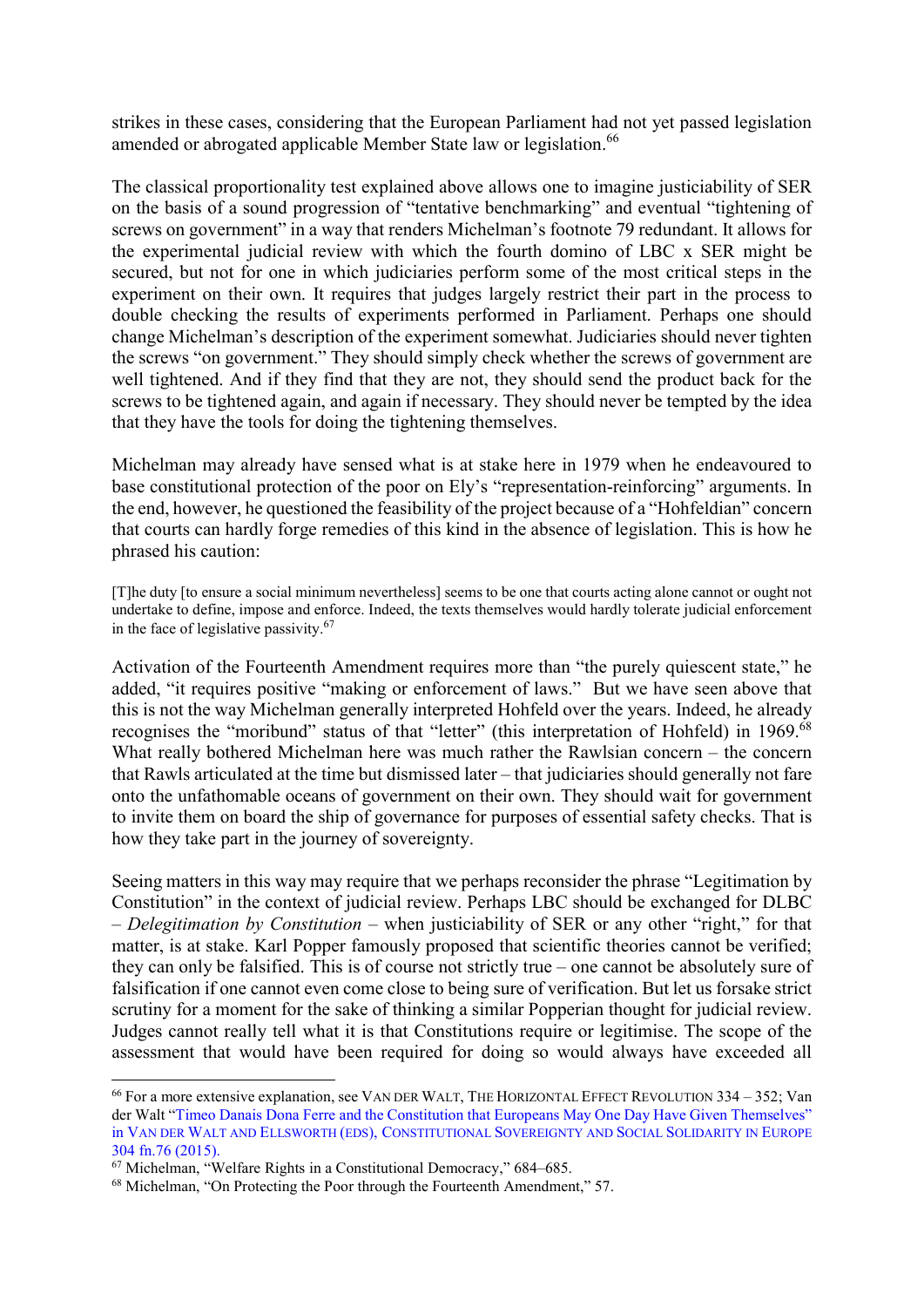available measures of assessment. But, we do believe that judiciaries – or some other forum that is relatively independent from government, as some political constitutionalists may want to stress – can tell governments that some or other particular act of government does not seem to make the grade.

In the final analysis, Michelman's description of the experimental and weak form of constitutional review does not seem to be at odds with the return to classical constitutional review in Europe – which would more or less amount to a return to rational basis review in terms of American constitutional review – that is proposed here. Do the last lines of his description not state, after all, that the judges in this process would not have "a door-closing last word" in the process? More questions regarding these last lines of the description are pertinent here. Let us add a set of italics to highlight something that may escape attention otherwise and then look at them again:

At later stages, the court starts calling for substantive *compliance with an emergent best-practice consensus, in the name of the constitutional right* (say) to access to health care services. The screws tighten on what can count as a reasonable, sincere governmental response. The court serves as arbiter but it never has or claims a doorclosing last word.

Does Michelman not in fact make it quite clear here that it is not the right as such that is justiciable (in the form of an abstract judicial predication that the content of the right demands, say, governmental practice x, y, or z), but indeed only some practice of government that is justiciable? Does he not further make abundantly clear that it is not compliance of this governmental practice with a right that is at stake in this justiciability, but compliance of this practice with *an emergent best-practice consensus in the name of [a] constitutional right*? The answers to both these questions can surely only be positive. The message should therefore be clear that the judicial scrutiny that is envisaged here concerns the judicial evaluation of a current governmental practice in view of better practices that have already emerged earlier. In other words, it proposes a form of LBC x SER that allows or commands judges to call upon government not to fall foul of benchmarks or good practices that it had itself set earlier, and it allows and commands these judges to do so without bringing the contents or the "true meaning" of the right directly into the framework of deliberation. All of this would suggest that the right *in the name of* which this deliberation is performed, remains – as a discursive orientation point  $\sim$  essentially outside the framework of deliberation.<sup>69</sup> It is nothing more than an institutional, semantic, symbolic or rhetorical category – a topic, Aristotle may have wanted to call it<sup>70</sup> – with reference to which a discussion or deliberation can be launched. Well, if this is indeed a cogent reading of this passage, one might well begin to wonder whether the LBC x SER practice that Michelman is describing here adds anything to the non-justiciability of SER which he has been stressing in recent years. It would appear that the justiciability of SER that this LBC x SER practice aims to secure concerns some sort of pseudo-justiciability, and one may even want to go so far as to say that it simply commences to call something justiciable that is nothing of the sort.

It is important to note, however, that the effective removal of SER from the justiciability that this strict reading of the LBC x SER practice – as described here by Michelman – renders

 <sup>69</sup> A certain Lefortian or Böckenfördian thought comes into view here. Cf. Van der Walt "The *Ombre Spirituel* of Statehood in the European Union."

<sup>70</sup> See ARISTOTLE, POSTERIOR ANALYTICS. TOPICA (1960)*.* The point of this suggestion is to show again that the whole practice of judicial review can easily be presented as a rhetorical institution which Loughlin's political constitutionalism can easily accommodate without betraying its historicist and anti-metaphysical sensibilities. On this point, see again Van der Walt "The *Ombre Spirituel* of Statehood in the European Union" fn. 12.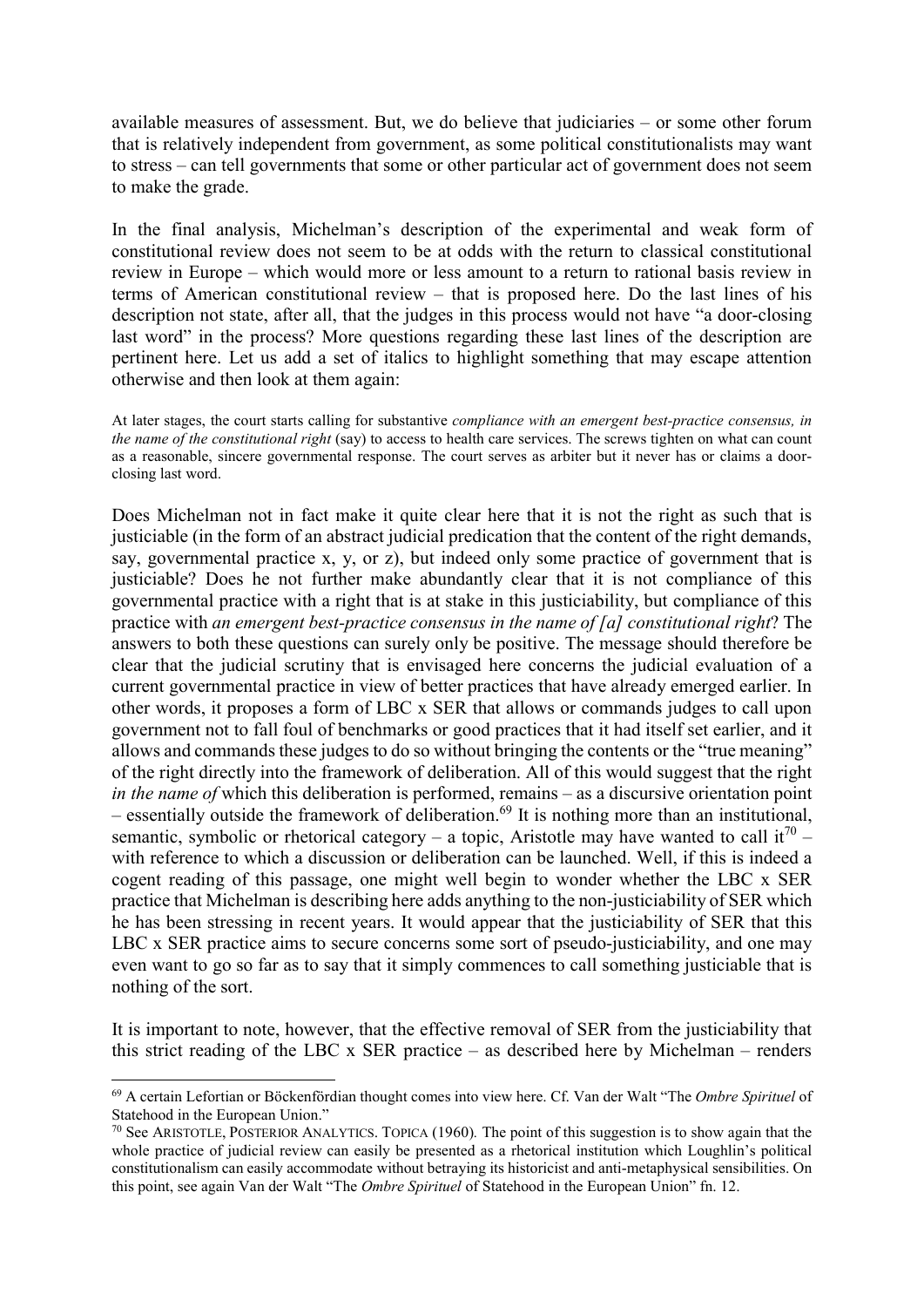possible, does not yet rid the practice of all the substantive due process elements of which one might want to rid it. There is still a significant substantive due process catch possible in this LBC practice that may prompt one to tighten the De-legitimation screws – which we have already begun to tighten with this strict reading of the practice – somewhat more (especially in view of the EU context in which this question is posed here). Why should a judiciary have the institutional capacity to demand governmental compliance with best or better practices of a previous government? Would that not allow the judiciary to effectively annul a massive electoral victory by, say, a neo-liberal party, through insisting that the new government comply with the better or best SER standards of a former social-democratic government? Of course it is the inverse that should really bother European social-democrats here: Should one allow a judiciary to annul a social democratic electoral victory – in these "neo-liberalising climates" such victories are bound to be precarious, to make matters worse – by insisting that it keeps up the economic liberty standards of its neo-liberal predecessors? The point is that in both these scenarios judges would ultimately be confronted again with a conflict between best economic liberty governmental practices and best SER governmental practices in the face of which they can hardly avoid displacing and replacing democratic government on the basis of some kind of substantive due process "balancing" of rights. To avoid this, the DLBC argument would probably want to introduce another approach to (and criterion for) the judicial questioning of governmental practices that is contemplated here. Here is how it might want to conclude:

DLBC requires strict judicial compliance with the Hohfeldian principle that not only fundamental SER, but all fundamental "rights" – broad and aspirational as they are usually cast in constitutional documents or frameworks – remain generally injusticiable. Only specific interpretations of fundamental rights – by either governments or private persons (allowed or licensed by law or government) – enter the realm of justiciability. Seen from this perspective, non-justiciability need not unleash the abdication leg of Michelman's "standard worry" and may indeed go a long way towards keeping the usurpation leg firmly anchored as well. But this might seem not to be enough, for if one cannot review a governmental practice by comparing it either to previous governmental practices or by judging it in view of the substantive contents of a "right" or a substantive "balancing of rights," how can one question that practice at all? Here is where the DLBC question shows its classical orientation: A governmental practice can only be delegitimised if it can be judged to be "inappropriate," "irrational" or "unnecessary," as explained above. The last two criteria would have to turn on very specific empirical evidence that is duly pleaded in court, rejection or acceptance of which can hardly involve significant political considerations. The first criterion – appropriateness – does involve a substantive judgment, and indeed the direct justiciability of a broad aspirational principle or "right," and for this reason should be approached *negatively*.

At issue under the criterion of appropriateness is not the judgment of governmental practices in view of best or better practices that have emerged earlier, but (startling as this may sound) in view of the "worst acceptable governmental practice" conceivable. At stake here is the possible proscription of governmental practices that destroy the "minimum content" of a constitutional aspiration or "right" in a way that "self-evidently"<sup>71</sup> makes a mockery of that aspiration or "right."<sup>72</sup> The strict negativity of this DLBC conception of "inappropriateness"

<sup>&</sup>lt;sup>71</sup> This "self-evidently" opens a considerable can of words that cannot be addressed here, apart from stating that it relates to the Kelsenian or Jeffersonian constructionism discussed above. For a more extensive discussion, see VAN DER WALT, THE HORIZONTAL EFFECT REVOLUTION 369-379.

 $72$  In other words, no legislation and no governmental programme may optimise one constitutional principle at the complete expense of another. Such optimisation would belie the irreducible ambiguity (and therefore openness) of social co-existence that the Constitution seeks to sustain. This is still the message that I would like to take from